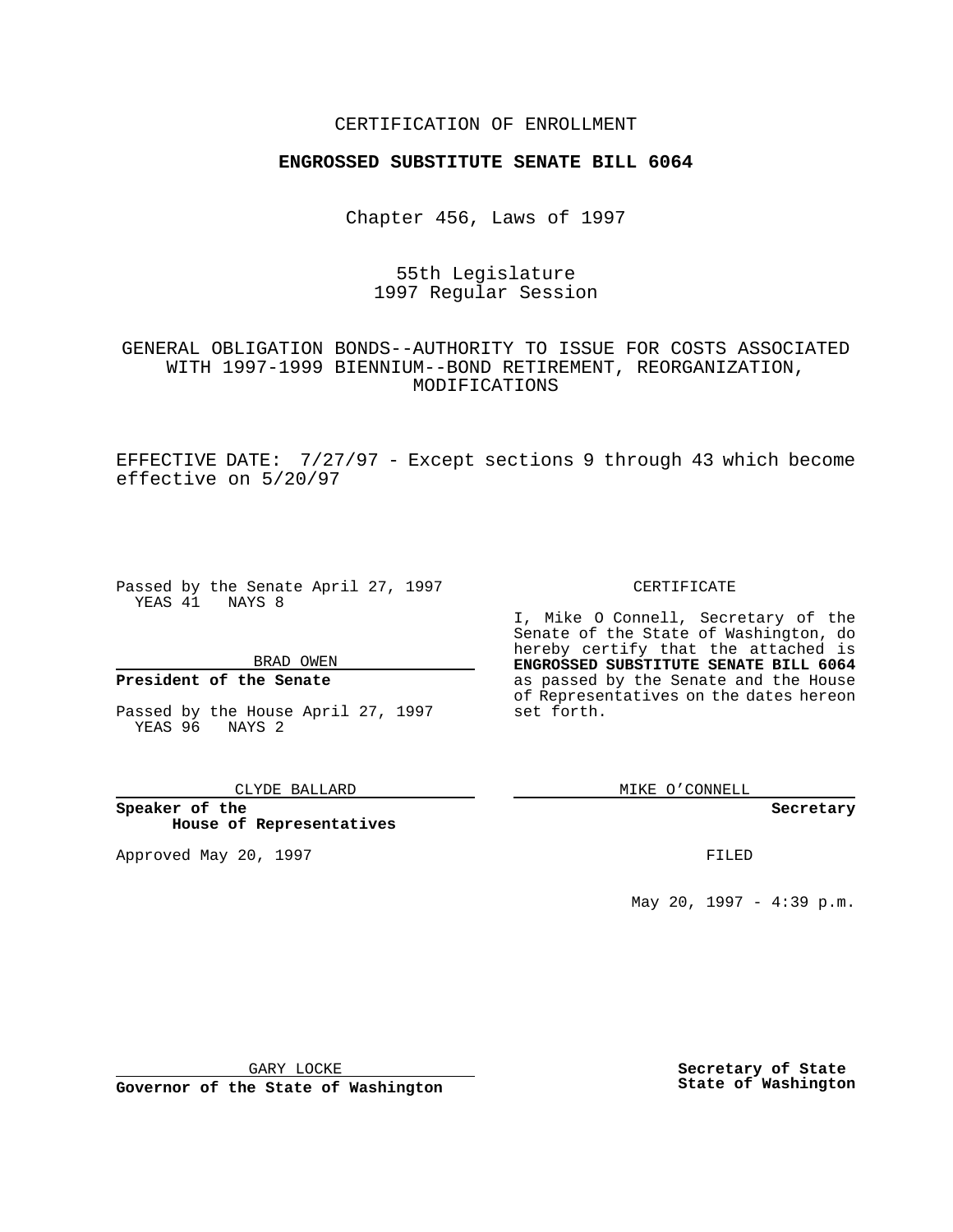# **ENGROSSED SUBSTITUTE SENATE BILL 6064** \_\_\_\_\_\_\_\_\_\_\_\_\_\_\_\_\_\_\_\_\_\_\_\_\_\_\_\_\_\_\_\_\_\_\_\_\_\_\_\_\_\_\_\_\_\_\_

\_\_\_\_\_\_\_\_\_\_\_\_\_\_\_\_\_\_\_\_\_\_\_\_\_\_\_\_\_\_\_\_\_\_\_\_\_\_\_\_\_\_\_\_\_\_\_

Passed Legislature - 1997 Regular Session

#### **State of Washington 55th Legislature 1997 Regular Session**

**By** Senate Committee on Ways & Means (originally sponsored by Senators Strannigan and Fraser; by request of Office of Financial Management)

Read first time 03/26/97.

 AN ACT Relating to state general obligation bonds and related accounts; amending RCW 28B.56.100, 28B.106.040, 43.83A.090, 43.99E.045, 43.99F.080, 43.99G.030, 43.99G.040, 43.99G.050, 43.99G.104, 43.99H.030, 43.99H.040, 43.99I.030, 43.99J.030, 43.99K.030, 47.26.506, 67.40.060, 70.48.310, 70.48A.070, 79.24.658, 43.83.160, 43.99I.020, 43.99I.040, 43.99I.090, 43.99K.010, and 43.99K.020; adding new chapters to Title 43 RCW; repealing RCW 43.99I.050; and declaring an emergency.

BE IT ENACTED BY THE LEGISLATURE OF THE STATE OF WASHINGTON:

### **PART I--NEW BOND AUTHORIZATION**

 NEW SECTION. **Sec. 1.** For the purpose of providing funds to finance the projects described and authorized by the legislature in the capital and operating appropriations acts for the 1997-99 fiscal biennium only, and all costs incidental thereto, the state finance committee is authorized to issue general obligation bonds of the state of Washington in the sum of nine hundred eighty-nine million dollars, or as much thereof as may be required, to finance these projects and all costs incidental thereto. Bonds authorized in this section may be sold at such price as the state finance committee shall determine. No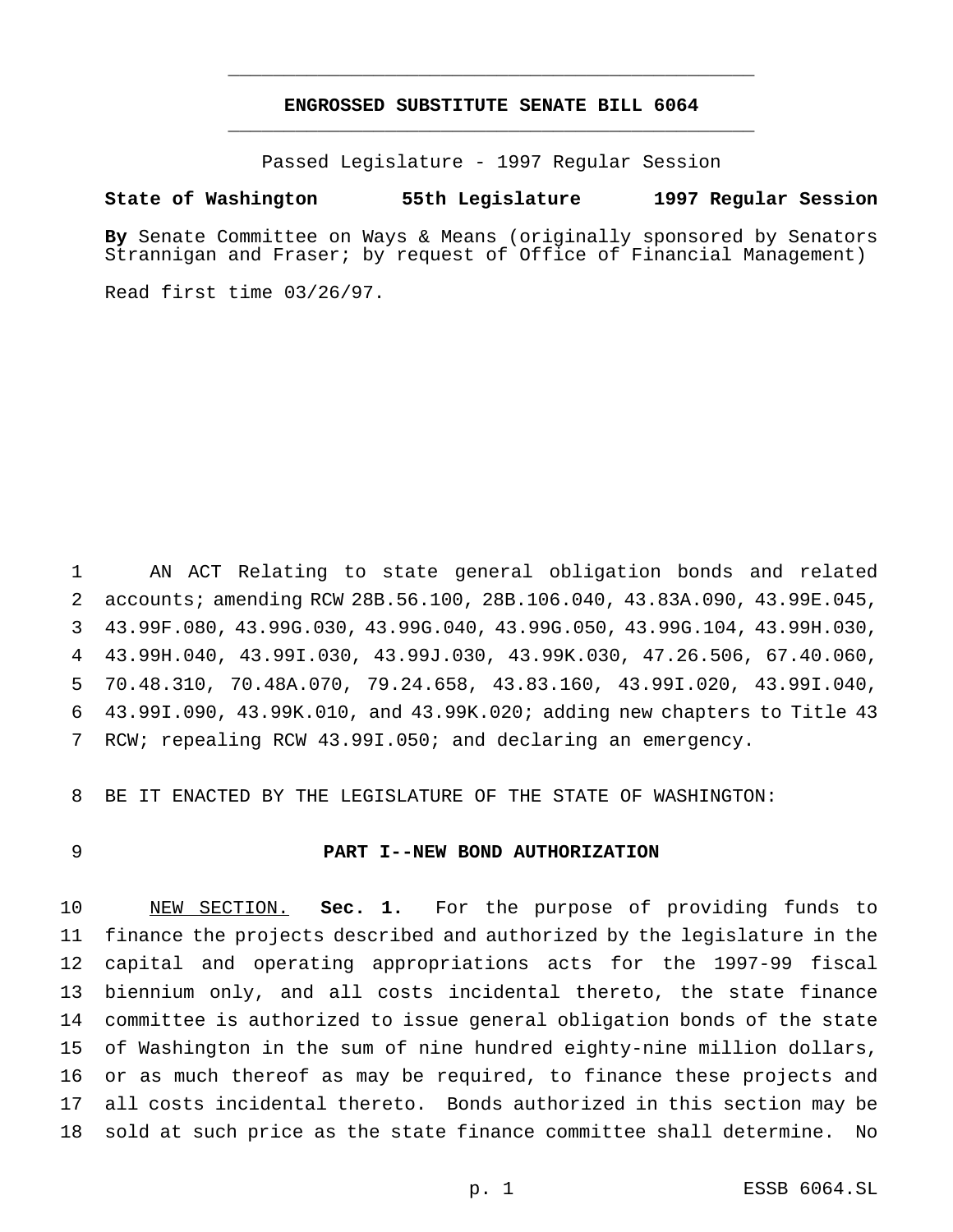bonds authorized in this section may be offered for sale without prior legislative appropriation of the net proceeds of the sale of the bonds.

 NEW SECTION. **Sec. 2.** The proceeds from the sale of the bonds authorized in section 1 of this act shall be deposited in the state building construction account created by RCW 43.83.020. The proceeds shall be transferred as follows:

 (1) Nine hundred fifteen million dollars to remain in the state building construction account created by RCW 43.83.020;

 (2) One million six hundred thousand dollars to the public safety 10 reimbursable bond account; and

 (3) Forty-four million three hundred thousand dollars to the higher education construction account created by RCW 28B.14D.040.

 These proceeds shall be used exclusively for the purposes specified in this section and for the payment of expenses incurred in the issuance and sale of the bonds issued for the purposes of this section, and shall be administered by the office of financial management subject to legislative appropriation.

 NEW SECTION. **Sec. 3.** (1) The debt-limit general fund bond retirement account shall be used for the payment of the principal of and interest on the bonds authorized in section 2(1) of this act.

 (2) The state finance committee shall, on or before June 30th of each year, certify to the state treasurer the amount needed in the ensuing twelve months to meet the bond retirement and interest requirements on the bonds authorized in section 2(1) of this act.

 (3) On each date on which any interest or principal and interest payment is due on bonds issued for the purpose of section 2(1) of this act, the state treasurer shall withdraw from any general state revenues received in the state treasury and deposit in the debt-limit general fund bond retirement account an amount equal to the amount certified by the state finance committee to be due on the payment date.

 NEW SECTION. **Sec. 4.** (1) The debt-limit reimbursable bond retirement account shall be used for the payment of the principal of and interest on the bonds authorized in section 2(2) of this act.

 (2) The state finance committee shall, on or before June 30th of each year, certify to the state treasurer the amount needed in the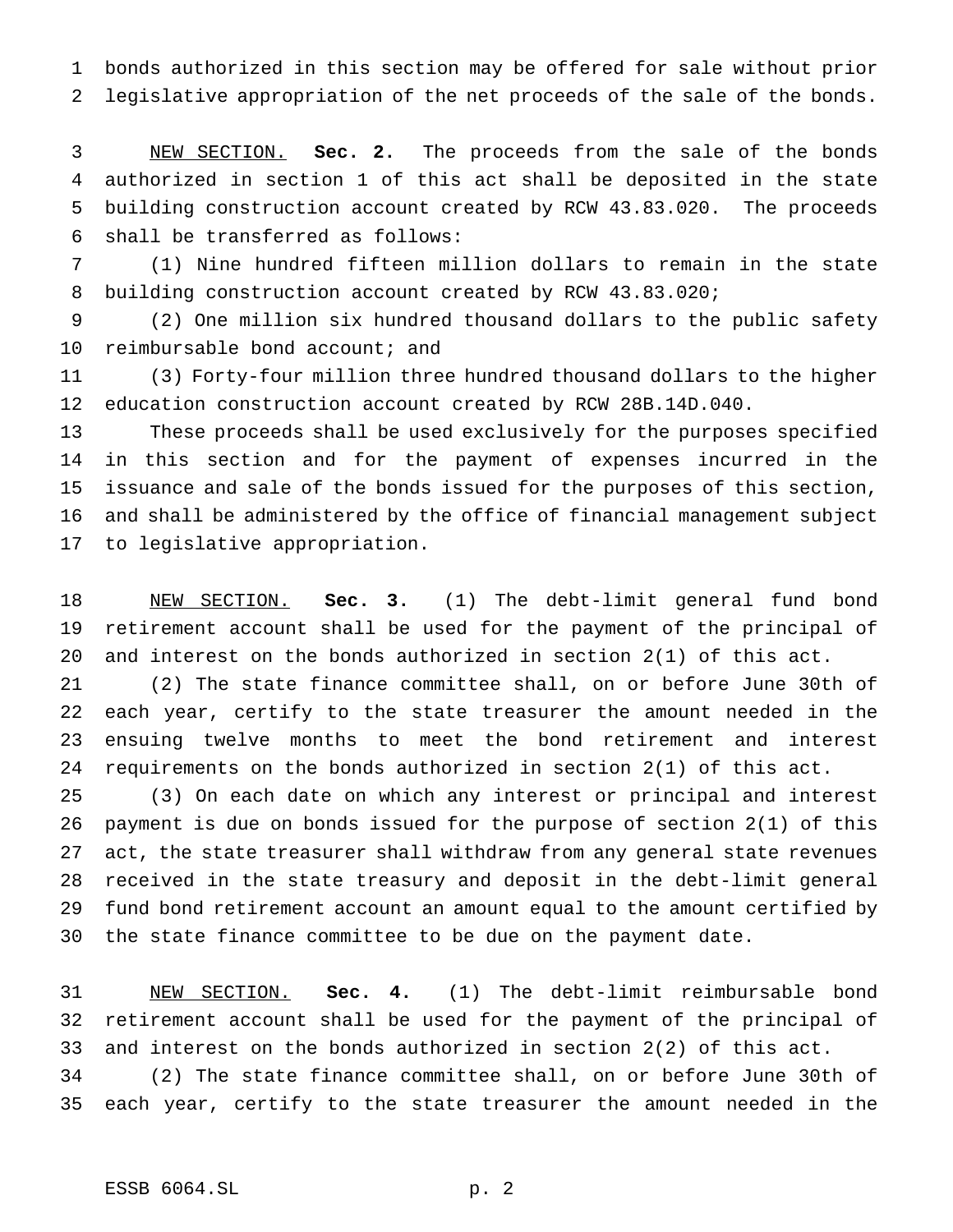ensuing twelve months to meet the bonds retirement and interest requirements on the bonds authorized in section 2(2) of this act.

 (3) On each date on which any interest or principal and interest payment is due on bonds issued for the purpose of section 2(2) of this act, the state treasurer shall transfer from the public safety and education account to the debt-limit reimbursable bond retirement account the amount computed in subsection (2) of this section for the bonds issued for the purpose of section 2(2) of this act.

 NEW SECTION. **Sec. 5.** (1) The nondebt-limit reimbursable bond retirement account shall be used for the payment of the principal of and interest on the bonds authorized in section 2(3) of this act.

 (2) The state finance committee shall, on or before June 30th of each year, certify to the state treasurer the amount needed in the ensuing twelve months to meet the bond retirement and interest requirements on the bonds authorized in section 2(3) of this act.

 (3) On each date on which any interest or principal and interest payment is due on bonds issued for the purposes of section 2(3) of this act, the board of regents of the University of Washington shall cause to be paid out of University of Washington nonappropriated local funds to the state treasurer for deposit into the nondebt-limit reimbursable bond retirement account the amount computed in subsection (2) of this section for bonds issued for the purposes of section 2(3) of this act.

 NEW SECTION. **Sec. 6.** (1) Bonds issued under sections 1 through 5 of this act shall state that they are a general obligation of the state of Washington, shall pledge the full faith and credit of the state to the payment of the principal thereof and the interest thereon, and shall contain an unconditional promise to pay the principal and interest as the same shall become due.

 (2) The owner and holder of each of the bonds or the trustee for the owner and holder of any of the bonds may by mandamus or other appropriate proceeding require the transfer and payment of funds as directed in this section.

 NEW SECTION. **Sec. 7.** The legislature may provide additional means for raising moneys for the payment of the principal of and interest on the bonds authorized in section 1 of this act, and sections 3 through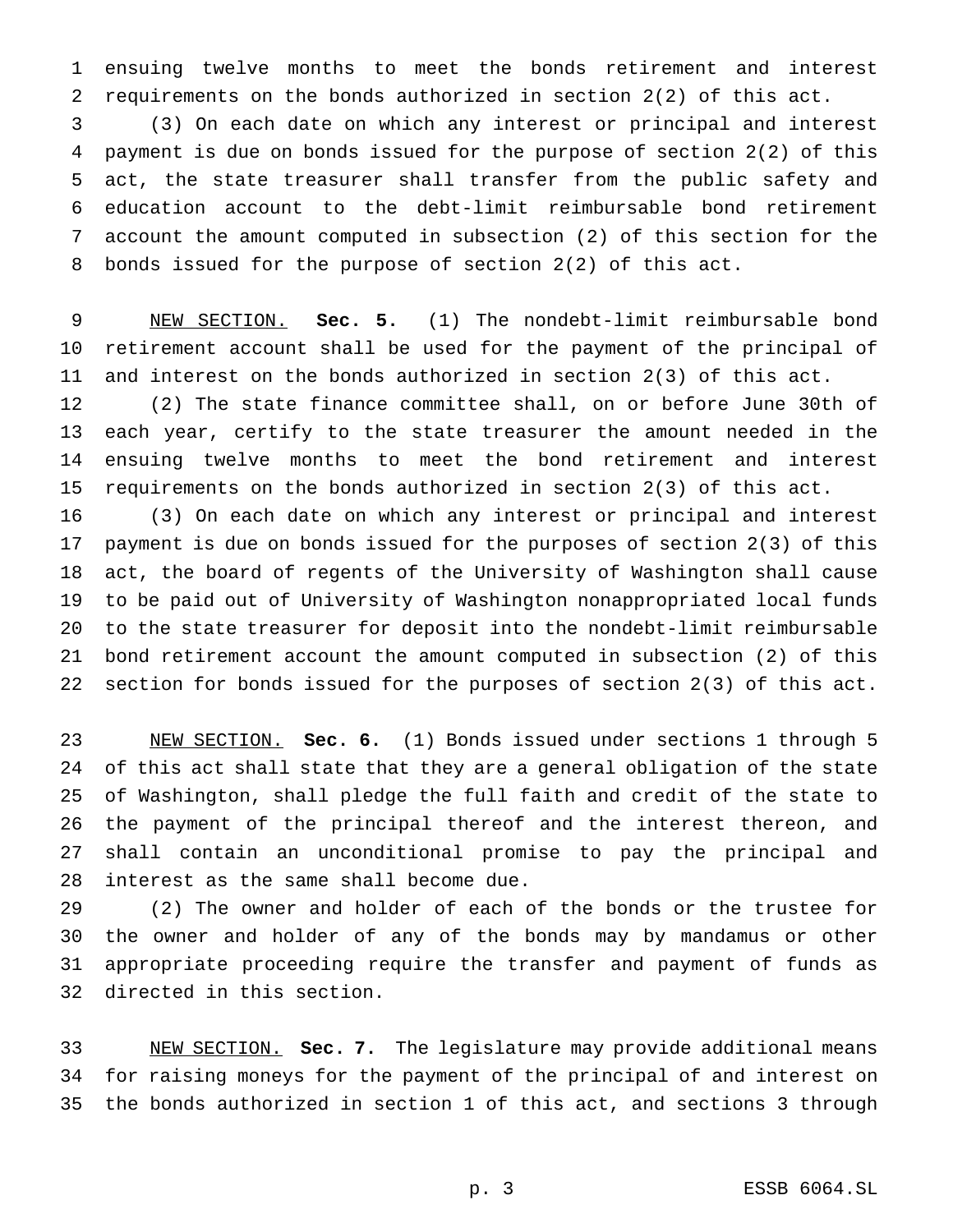5 of this act shall not be deemed to provide an exclusive method for the payment.

 NEW SECTION. **Sec. 8.** The bonds authorized in section 1 of this act shall be a legal investment for all state funds or funds under state control and for all funds of any other public body.

# **PART II--BOND RETIREMENT FUND REORGANIZATION**

 NEW SECTION. **Sec. 9.** (1) The legislature declares that it is in the best interest of the state and the owners and holders of the bonds issued by the state and its political subdivisions that the accounts used by the treasurer for debt service retirement are accurately designated and named in statute.

 (2) It is the intent of the legislature in this chapter and sections 10 through 37, chapter . . ., Laws of 1997 (sections 10 through 37 of this act) to create and change the names of funds and accounts to accomplish the declaration under subsection (1) of this section. The legislature does not intend to diminish in any way the current obligations of the state or its political subdivisions or diminish in any way the rights of bond owners and holders.

 **Sec. 10.** RCW 28B.56.100 and 1972 ex.s. c 133 s 10 are each amended to read as follows:

 The community college capital improvements bond redemption fund of 1972 is created in the state treasury. This fund shall be exclusively devoted to the payment of interest on and retirement of the bonds authorized by this chapter. The state finance committee shall, on or before June 30 of each year, certify to the state treasurer the amount needed in the ensuing twelve months to meet bond retirement and interest requirements, and on July 1 of each year, the state treasurer shall deposit such amount in the community college capital improvements bond redemption fund of 1972 from moneys transmitted to the state treasurer by the department of revenue and certified by the department of revenue to be retail sales tax collections. Such amount certified by the state finance committee to the state treasurer shall be a prior charge against all retail sales tax revenues of the state of Washington, except that portion thereof heretofore pledged for the payment of bond principal and interest.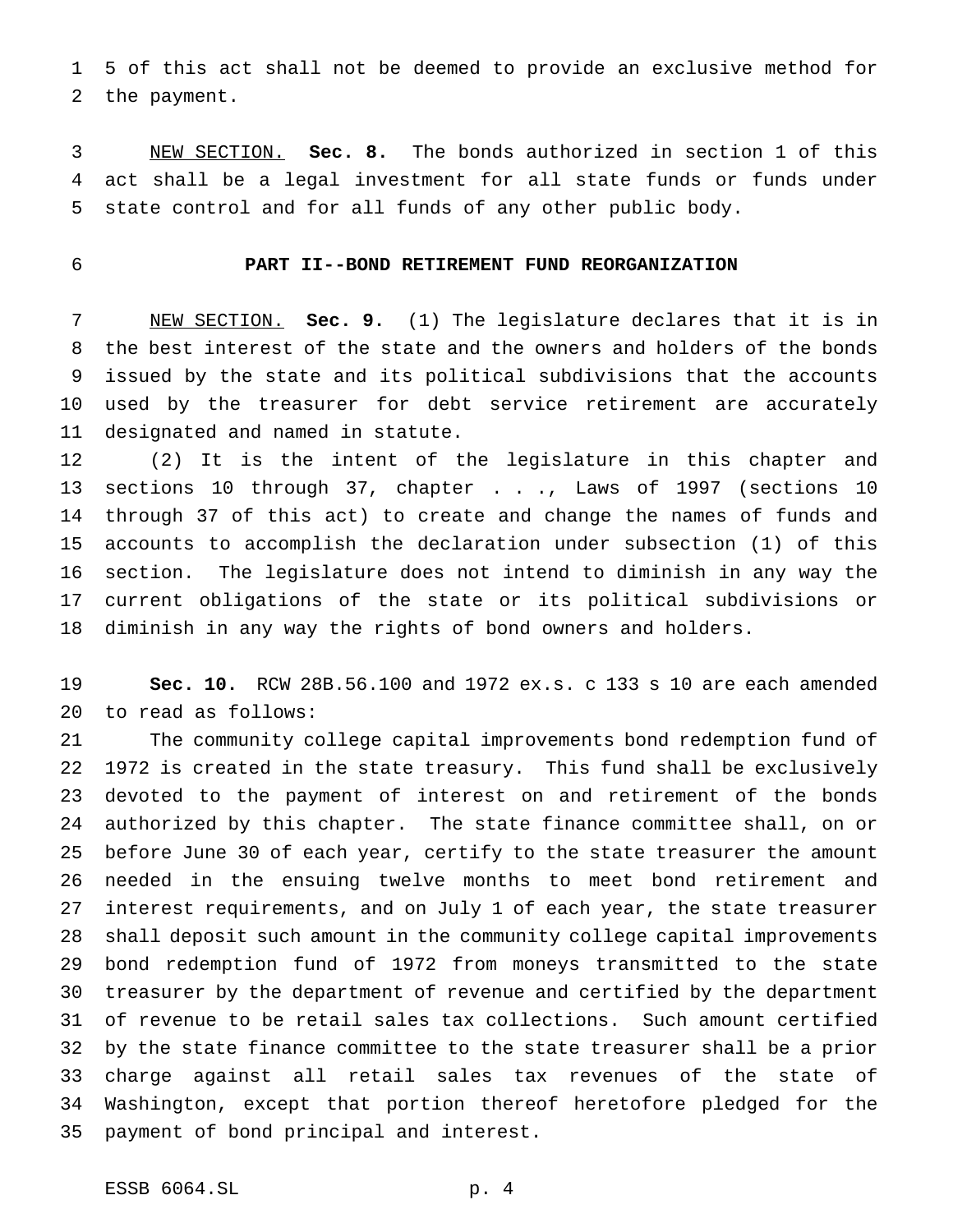The owner and holder of each of the bonds or the trustee for any of the bonds may by mandamus or other appropriate proceeding require the transfer and payment of funds as directed herein.

 If a debt-limit general fund bond retirement account is created in 5 the state treasury by chapter . . ., Laws of 1997 (this act) and becomes effective prior to the issuance of any of the bonds authorized 7 by this chapter, the debt-limit general fund bond retirement account 8 shall be used for the purposes of this chapter in lieu of the community 9 college capital improvements bonds redemption fund of 1972.

 **Sec. 11.** RCW 28B.106.040 and 1988 c 125 s 12 are each amended to read as follows:

 The state higher education bond retirement fund of 1988 is hereby created in the state treasury, and shall be used for the payment of principal and interest on the college savings bonds.

 The state finance committee shall, on or before June 30th of each year, certify to the state treasurer the amount required for principal and interest on such bonds in accordance with the provisions of the bond proceedings. The state treasurer shall withdraw from any general state revenues received in the state treasury and deposit in the state higher education bond retirement fund of 1988, such amounts and at such times as are required by the bond proceedings. If directed by the state finance committee by resolution, the state higher education bond retirement fund of 1988, or any portion thereof, may be deposited in trust with any qualified public depository.

 The owner and holder of each of the college savings bonds or the trustee for the owner and holder of any of the college savings bonds may by mandamus or other appropriate proceeding require the transfer and payment of funds as directed in this section.

29 If a debt-limit general fund bond retirement account is created in 30 the state treasury by chapter . . ., Laws of 1997 (this act) and 31 becomes effective prior to the issuance of any of the bonds authorized 32 by this chapter, the debt-limit general fund bond retirement account 33 shall be used for the purposes of this chapter in lieu of the state higher education bond retirement fund of 1988.

 **Sec. 12.** RCW 43.83A.090 and 1972 ex.s. c 127 s 9 are each amended to read as follows: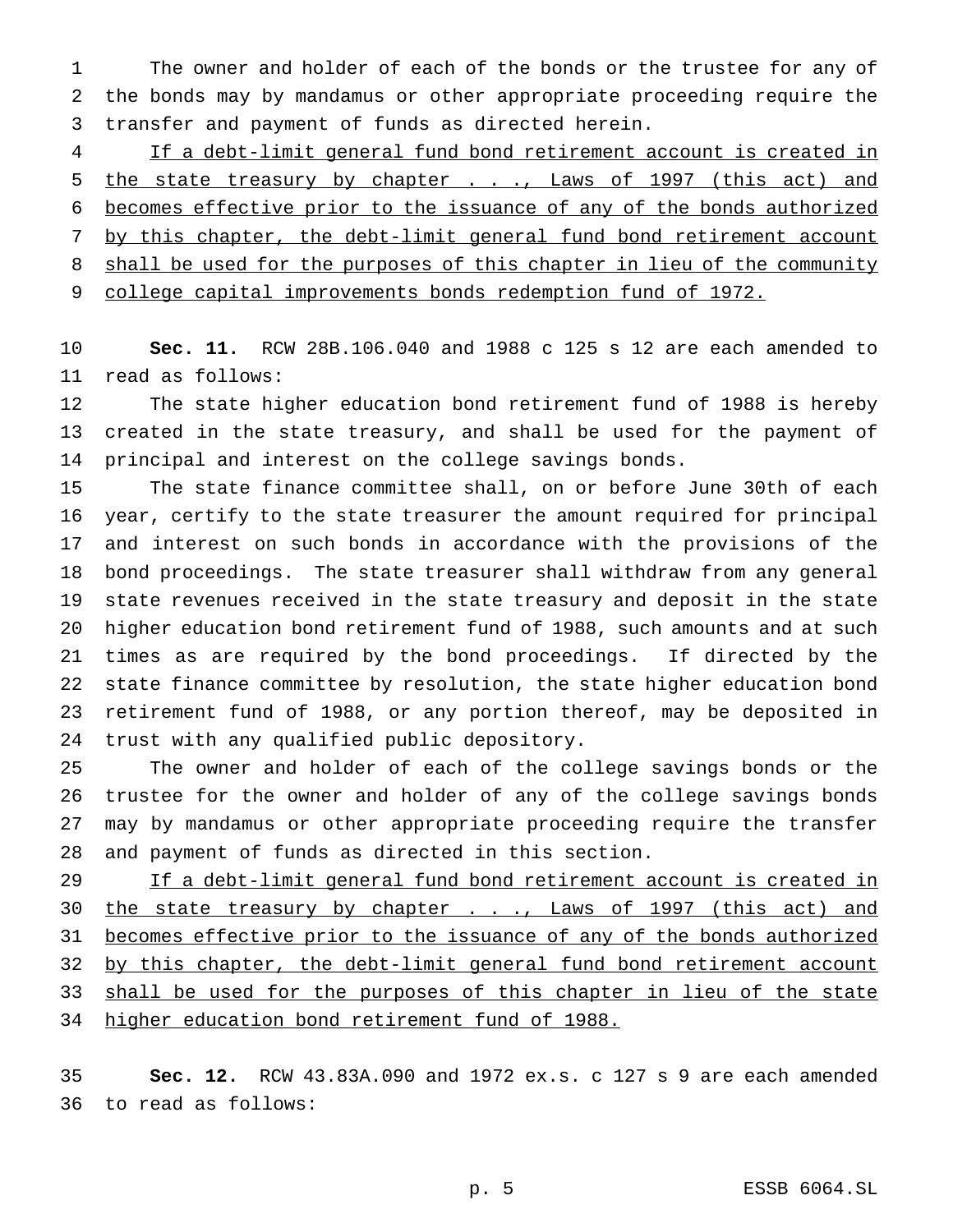The waste disposal facilities bond redemption fund is created in the state treasury. This fund shall be exclusively devoted to the payment of interest on and retirement of the bonds authorized by this chapter. The state finance committee shall, on or before June 30th of each year, certify to the state treasurer the amount needed in the ensuing twelve months to meet such bond retirement and interest requirements, and on July 1st of each year the state treasurer shall deposit such amount in the waste disposal facilities bond redemption fund from moneys transmitted to the state treasurer by the state department of revenue and certified by the department to be sales tax collections. Such amount certified by the state finance committee to the state treasurer shall be a prior charge against all retail sales tax revenues of the state of Washington, except that portion thereof heretofore pledged for the payment of bond principal and interest. The owner and holder of each of the bonds or the trustee for any of the bonds may by mandamus or other appropriate proceeding require the transfer and payment of funds as directed herein.

18 If a debt-limit general fund bond retirement account is created in 19 the state treasury by chapter . . ., Laws of 1997 (this act) and becomes effective prior to the issuance of any of the bonds authorized 21 by this chapter, the debt-limit general fund bond retirement account 22 shall be used for the purposes of this chapter in lieu of the waste 23 disposal facilities bond redemption fund.

 **Sec. 13.** RCW 43.99E.045 and 1979 ex.s. c 234 s 8 are each amended to read as follows:

 The public water supply facilities bond redemption fund is created in the state treasury. This fund shall be exclusively devoted to the payment of interest on and retirement of the bonds authorized by this chapter. The state finance committee shall, on or before June 30th of each year, certify to the state treasurer the amount needed in the ensuing twelve months to meet the bond retirement and interest requirements. Not less than thirty days prior to the date on which any interest or principal and interest payment is due, the state treasurer shall withdraw from any general state revenues received in the state treasury and deposit in the public water supply facilities bond redemption fund an amount equal to the amount certified by the state 37 finance committee to be due on the payment date. ((If a state general obligation bond retirement fund is created in the state treasury by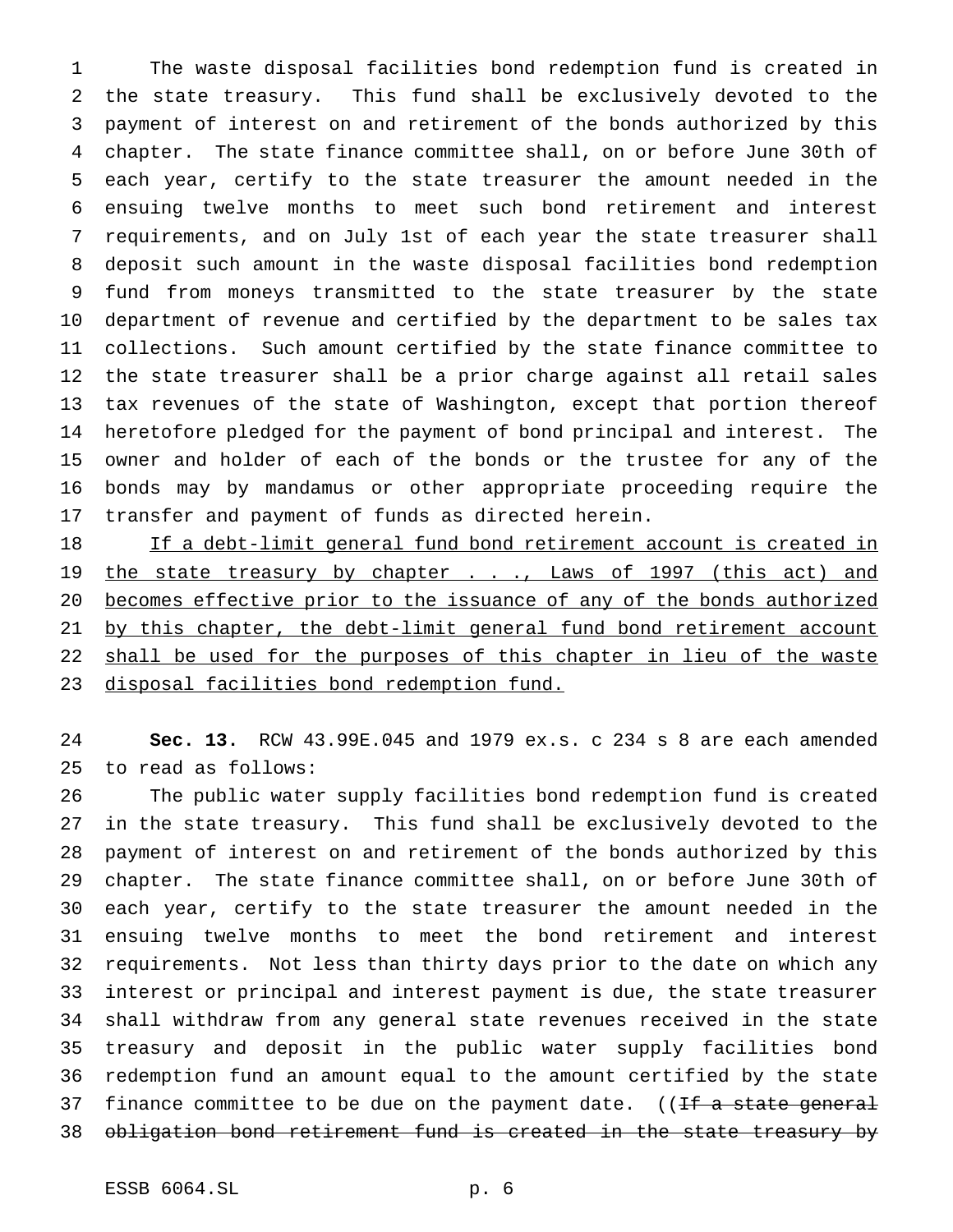chapter 230, Laws of 1979 1st ex. sess. and becomes effective by 2 statute prior to the issuance of any of the bonds authorized by this chapter, the state general obligation bond retirement fund shall be used for purposes of this chapter in lieu of the public water supply facilities bond redemption fund, and the public water supply facilities bond redemption fund shall cease to exist.)) The owner and holder of each of the bonds or the trustee for the owner and holder of any of the bonds may by mandamus or other appropriate proceeding require the transfer and payment of funds as directed in this section.

10 If a debt-limit general fund bond retirement account is created in 11 the state treasury by chapter . . ., Laws of 1997 (this act) and becomes effective prior to the issuance of any of the bonds authorized by this chapter, the debt-limit general fund bond retirement account 14 shall be used for the purposes of this chapter in lieu of the public 15 water supply facilities bond redemption fund.

 **Sec. 14.** RCW 43.99F.080 and 1980 c 159 s 8 are each amended to read as follows:

 The waste disposal facilities bond redemption fund shall be used for the purpose of the payment of the principal of and redemption premium, if any, and interest on the bonds and the bond anticipation notes authorized to be issued under this chapter.

22 The state finance committee, on or before June 30th of each year, shall certify to the state treasurer the amount required in the next succeeding twelve months for the payment of the principal of and interest coming due on the bonds. Not less than thirty days prior to the date on which any interest or principal and interest payment is due, the state treasurer shall withdraw from any general state revenues received in the state treasury and deposit in the waste disposal facilities bond redemption fund an amount equal to the amount certified by the state finance committee to be due on the payment date. The owner and holder of each of the bonds or the trustee for any of the bonds may by mandamus or other appropriate proceeding require the transfer and payment of funds as directed in this chapter.

 If a debt-limit general fund bond retirement account is created in 35 the state treasury by chapter . . ., Laws of 1997 (this act) and becomes effective prior to the issuance of any of the bonds authorized by this chapter, the debt-limit general fund bond retirement account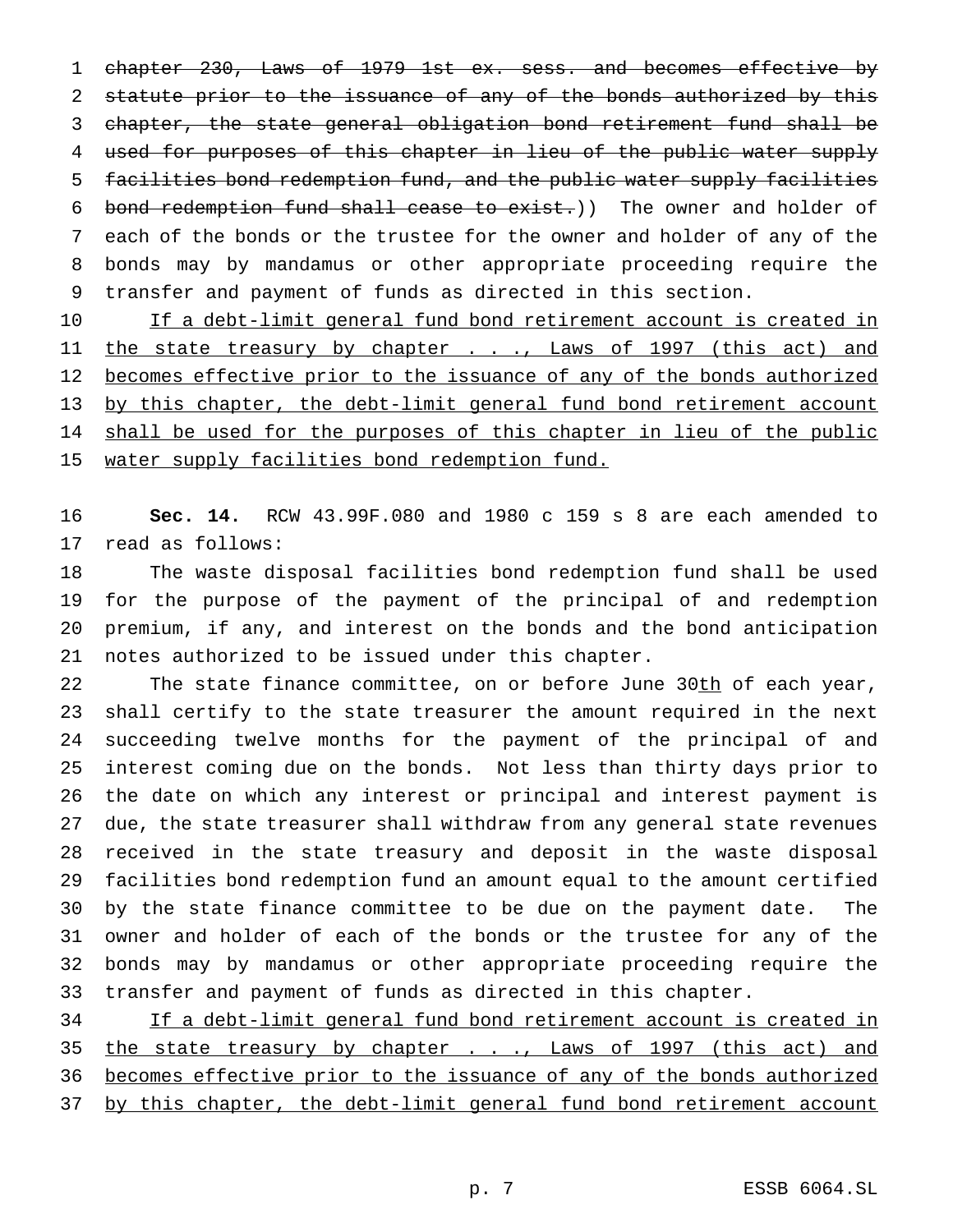1 shall be used for the purposes of this chapter in lieu of the waste

disposal facilities bond redemption fund.

 **Sec. 15.** RCW 43.99G.030 and 1989 1st ex.s. c 14 s 19 are each amended to read as follows:

 Both principal of and interest on the bonds issued for the purposes specified in RCW 43.99G.020 (1) through (6) shall be payable from the ((state general obligation bond retirement fund. The state finance committee may provide that a special account be created in such fund to 9 facilitate payment of such principal and interest)) debt-limit general 10 fund bond retirement account.

 The state finance committee shall, on or before June 30th of each year, certify to the state treasurer the amount required for principal and interest on such bonds in accordance with the provisions of the bond proceedings. The state treasurer shall withdraw from any general state revenues received in the state treasury and deposit in the 16 ((state general obligation bond retirement fund, or a special account 17 in such fund,)) debt-limit general fund bond retirement account such amounts and at such times as are required by the bond proceedings.

 **Sec. 16.** RCW 43.99G.040 and 1989 1st ex.s. c 14 s 20 are each amended to read as follows:

 Both principal of and interest on the bonds issued for the purposes 22 of RCW 43.99G.020(7) shall be payable from the ((higher education bond 23 retirement fund of 1979. The state finance committee may provide that 24 a special account be created in such fund to facilitate payment of such 25 principal and interest)) nondebt-limit reimbursable bond retirement 26 account.

 The state finance committee shall, on or before June 30th of each year, certify to the state treasurer the amount required for principal and interest on such bonds in accordance with the provisions of the bond proceedings. The state treasurer shall withdraw from any general state revenues received in the state treasury and deposit in the 32 ((higher education bond retirement fund of 1979, or a special account  $\pm$ n such fund,) nondebt-limit reimbursable bond retirement account such amounts and at such times as are required by the bond proceedings.

 **Sec. 17.** RCW 43.99G.050 and 1989 1st ex.s. c 14 s 21 are each amended to read as follows: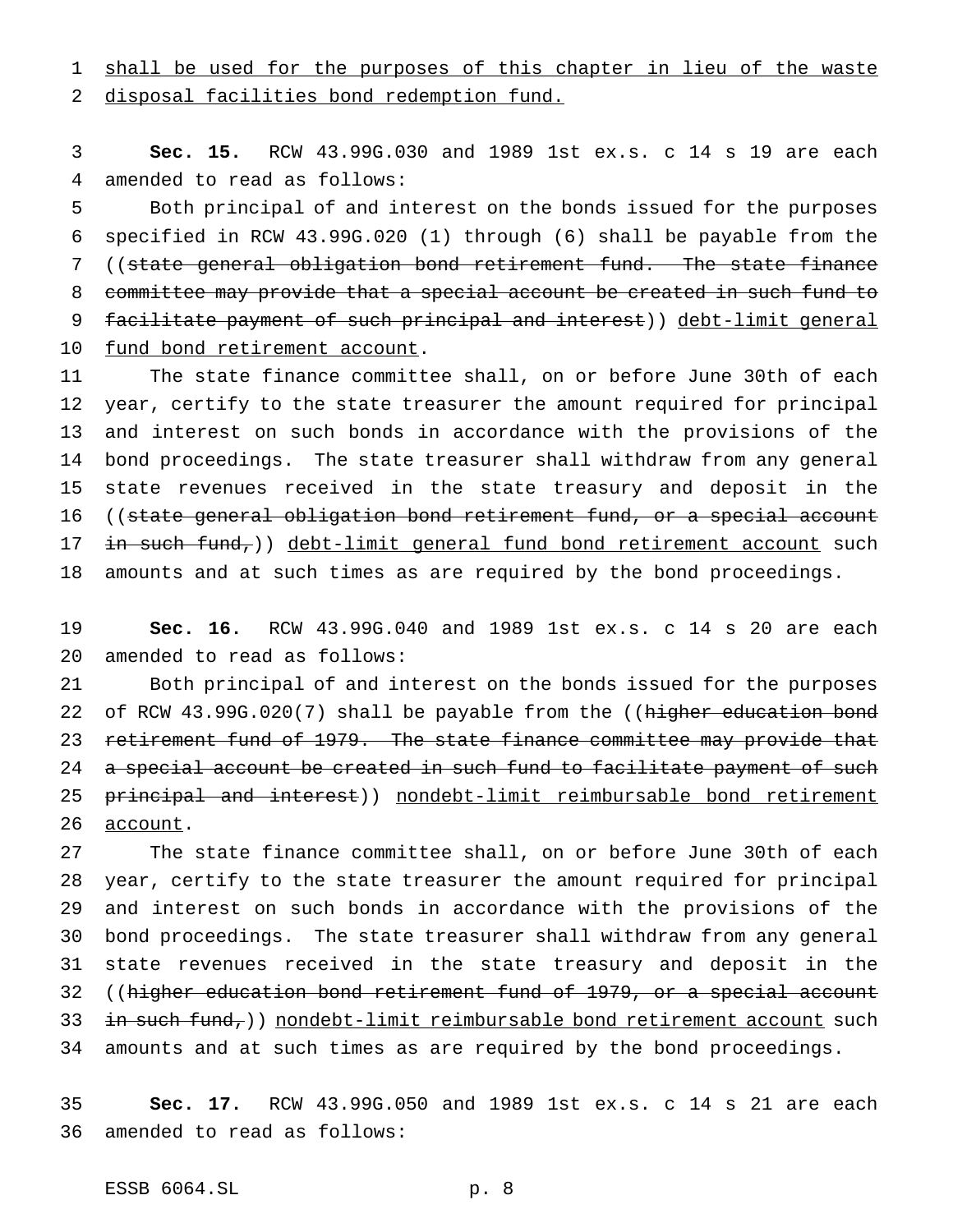Both principal of and interest on the bonds issued for the purposes 2 of RCW 43.99G.020(8) shall be payable from the ((state higher education bond retirement fund of 1977. The state finance committee may provide that a special account be created in such fund to facilitate payment of such principal and interest)) debt-limit general fund bond retirement account.

 The state finance committee shall, on or before June 30th of each year, certify to the state treasurer the amount required for principal and interest on such bonds in accordance with the provisions of the bond proceedings. The state treasurer shall withdraw from any general state revenues received in the state treasury and deposit in the 12 ((state higher education bond retirement fund of 1977, or a special 13 account in such  $fund_{\tau}$ ) debt-limit general fund bond retirement account such amounts and at such times as are required by the bond proceedings.

 **Sec. 18.** RCW 43.99G.104 and 1989 1st ex.s. c 14 s 23 are each amended to read as follows:

 Both principal of and interest on the bonds issued for the purposes 18 specified in RCW 43.99G.102 shall be payable from the ((state general 19 obligation bond retirement fund. The state finance committee may provide that a special account be created in such fund to facilitate 21 payment of such principal and interest)) debt-limit general fund bond 22 retirement account.

 The state finance committee shall, on or before June 30th of each year, certify to the state treasurer the amount required for principal and interest on such bonds in accordance with the provisions of the bond proceedings. The state treasurer shall withdraw from any general state revenues received in the state treasury and deposit in the 28 ((state general obligation bond retirement fund, or a special account 29 in such fund,)) debt-limit general fund bond retirement account such amounts and at such times as are required by the bond proceedings.

 **Sec. 19.** RCW 43.99H.030 and 1991 sp.s. c 31 s 13 are each amended to read as follows:

 Both principal of and interest on the bonds issued for the purposes specified in RCW 43.99H.020 (1) through (3), (5) through (14), and (19) 35 shall be payable from the ((state general obligation bond retirement fund. The state finance committee may provide that a special account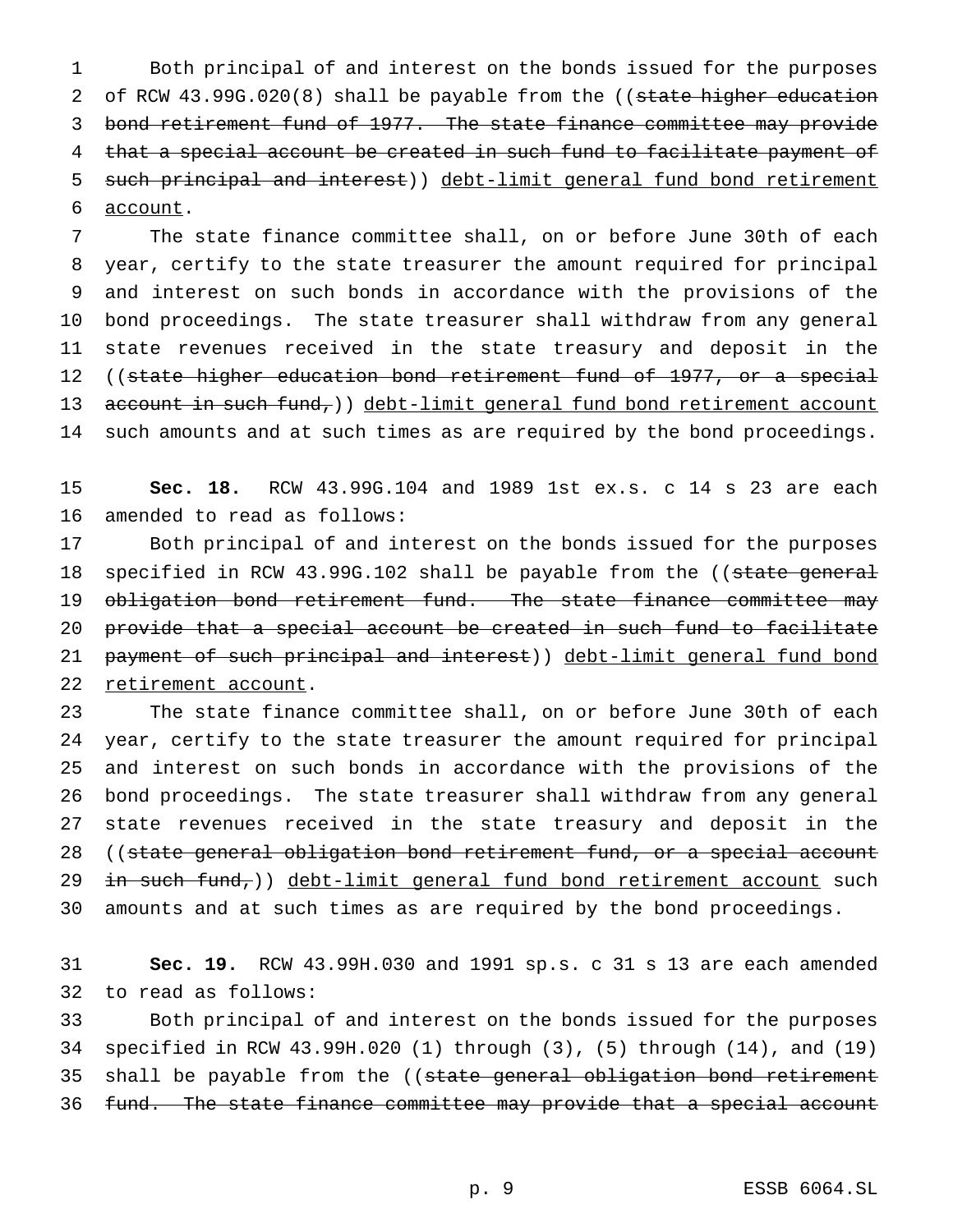be created in such fund to facilitate payment of such principal and interest)) debt-limit general fund bond retirement account.

 The state finance committee shall, on or before June 30th of each year, certify to the state treasurer the amount required to provide for the payment of principal and interest on such bonds during the ensuing fiscal year in accordance with the provisions of the bond proceedings. The state treasurer shall withdraw from any general state revenues 8 received in the state treasury and deposit in the ((state general 9 obligation bond retirement fund, or a special account in such fund,)) 10 debt-limit general fund bond retirement account such amounts and at such times as are required by the bond proceedings.

 **Sec. 20.** RCW 43.99H.040 and 1991 sp.s. c 31 s 14 are each amended to read as follows:

 (1) Both principal of and interest on the bonds issued for the 15 purposes of RCW 43.99H.020(16) shall be payable from the ((higher education bond retirement fund of 1979. The state finance committee may provide that a special account be created in such fund to 18 facilitate payment of such principal and interest)) nondebt-limit reimbursable bond retirement account.

 The state finance committee shall, on or before June 30th of each year, certify to the state treasurer the amount required to provide for the payment of principal and interest on such bonds during the ensuing fiscal year in accordance with the provisions of the bond proceedings. The state treasurer shall withdraw from any general state revenues 25 received in the state treasury and deposit in the ((higher education 26 bond retirement fund of 1979, or a special account in such fund,)) 27 nondebt-limit reimbursable bond retirement account such amounts and at such times as are required by the bond proceedings.

 (2) Both principal of and interest on the bonds issued for the 30 purposes of RCW 43.99H.020(15) shall be payable from the ((state general obligation bond retirement fund. The state finance committee may provide that a special account be created in such fund to facilitate payment of such principal and interest)) debt-limit reimbursable bond retirement account and nondebt-limit reimbursable bond retirement account as set forth under RCW 43.99H.060(2).

 The state finance committee shall, on or before June 30th of each year, certify to the state treasurer the amount required to provide for the payment of principal and interest on such bonds during the ensuing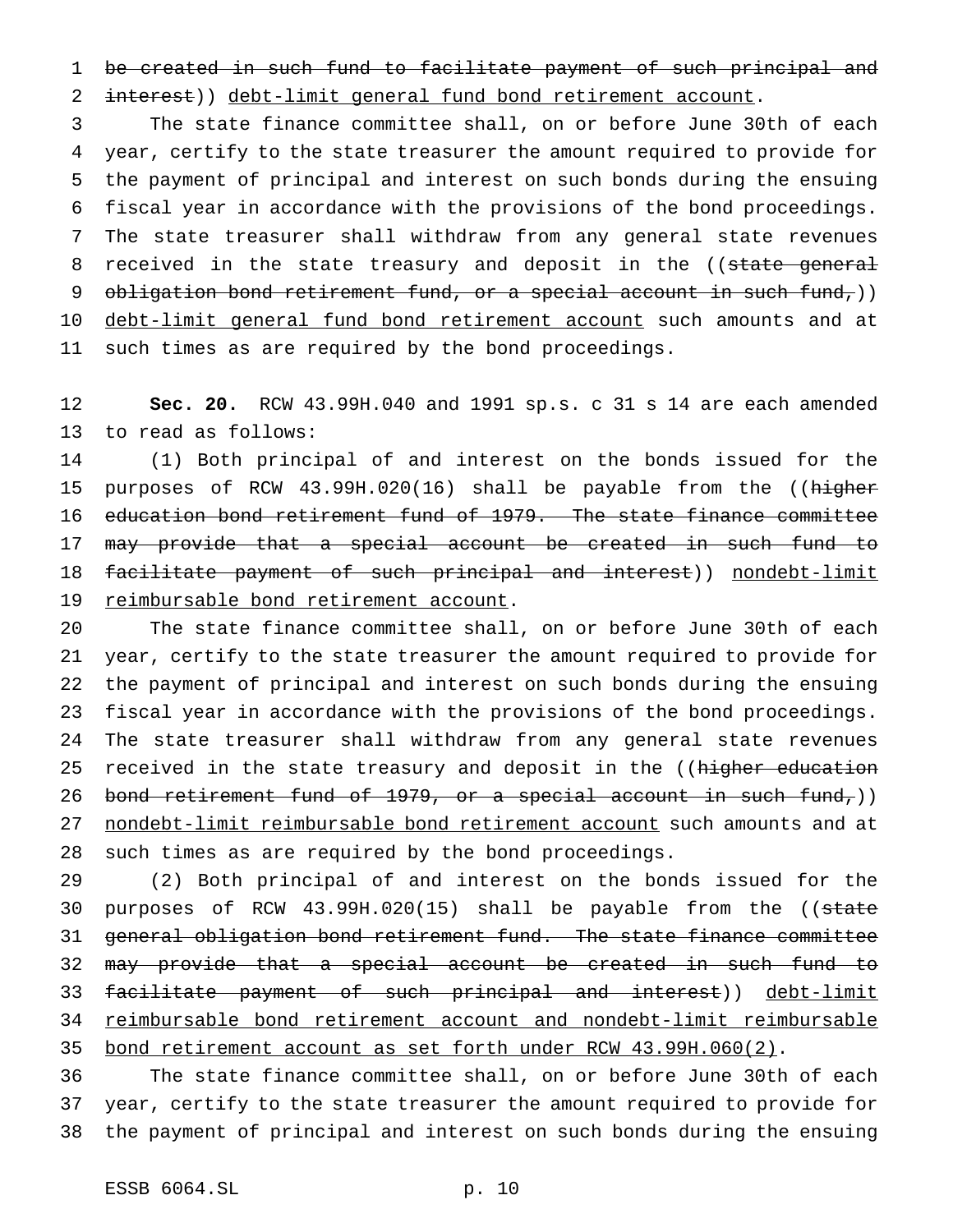fiscal year in accordance with the provisions of the bond proceedings. The state treasurer shall withdraw from any general state revenues 3 received in the state treasury and deposit in the ((state general 4 obligation bond retirement fund, or a special account in such fund,)) debt-limit reimbursable bond retirement account and nondebt-limit reimbursable bond retirement account as set forth under RCW 43.99H.060(2) such amounts and at such times as are required by the bond proceedings.

9 (3) Both principal of and interest on the bonds issued for the 10 purposes of RCW 43.99H.020(17) shall be payable from the ((state 11 general obligation bond retirement fund. The state finance committee 12 may provide that a special account be created in such fund to 13 facilitate payment of such principal and interest)) nondebt-limit 14 proprietary appropriated bond retirement account.

 The state finance committee shall, on or before June 30th of each year, certify to the state treasurer the amount required to provide for the payment of principal and interest on such bonds during the ensuing fiscal year in accordance with the provisions of the bond proceedings. The state treasurer shall withdraw from any general state revenues 20 received in the state treasury and deposit in the ((state general 21 obligation bond retirement fund, or a special account in such fund,)) 22 nondebt-limit proprietary appropriated bond retirement account such amounts and at such times as are required by the bond proceedings.

24 (4) Both principal of and interest on the bonds issued for the 25 purposes of RCW 43.99H.020(18) shall be payable from the ((state 26 general obligation bond retirement fund. The state finance committee 27 may provide that a special account be created in such fund to 28 facilitate payment of such principal and interest)) nondebt-limit 29 reimbursable bond retirement account.

 The state finance committee shall, on or before June 30th of each year, certify to the state treasurer the amount required to provide for the payment of principal and interest on such bonds during the ensuing fiscal year in accordance with the provisions of the bond proceedings. The state treasurer shall withdraw from any general state revenues 35 received in the state treasury and deposit in the ((state general 36 obligation bond retirement fund, or a special account in such fund)) 37 nondebt-limit reimbursable bond retirement account such amounts and at such times as are required by the bond proceedings.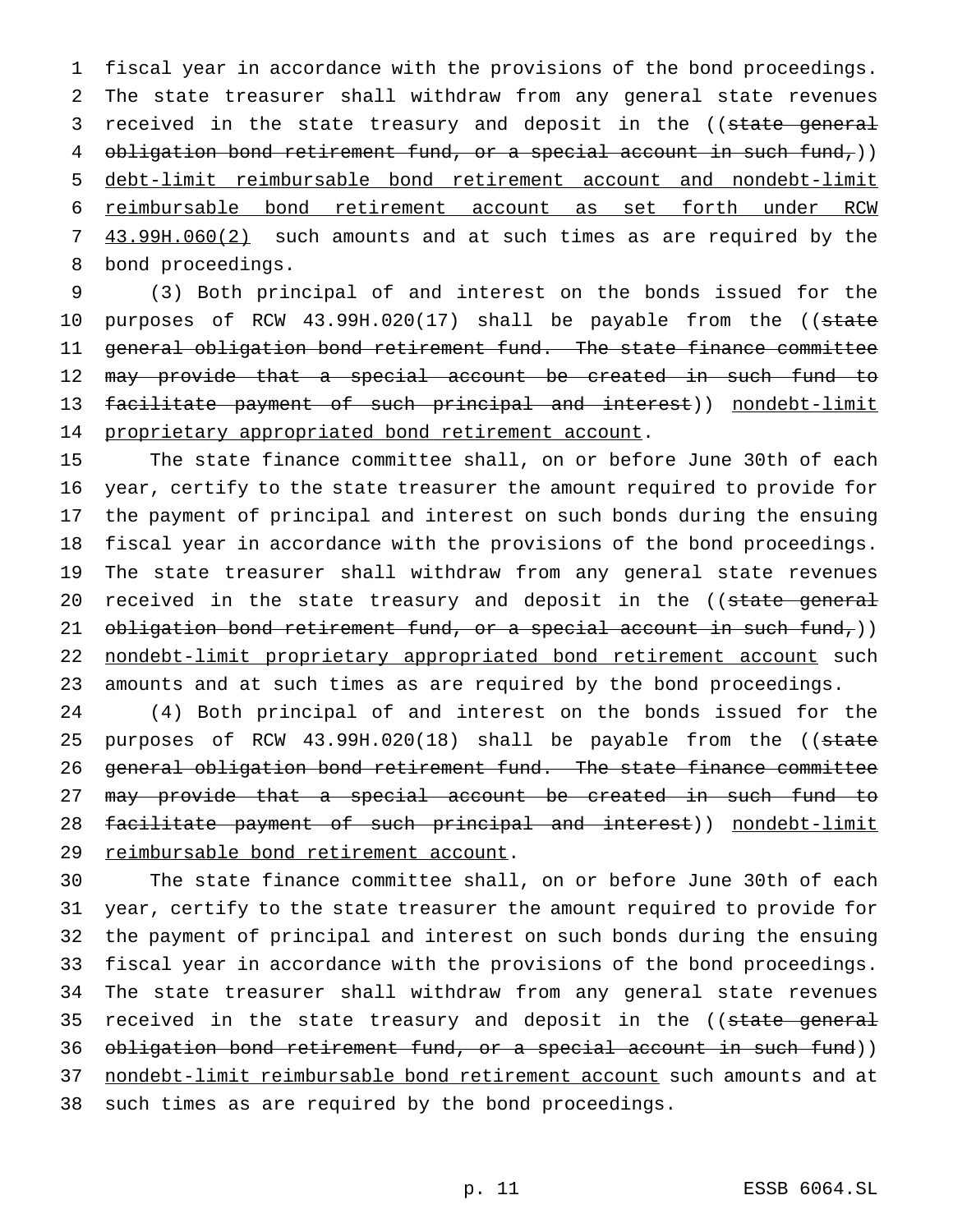(5) Both principal of and interest on the bonds issued for the 2 purposes of RCW 43.99H.020(20) shall be payable from the ((state general obligation bond retirement fund. The state finance committee may provide that a special account be created in such fund to facilitate payment of such principal and interest)) nondebt-limit reimbursable bond retirement account.

 The state finance committee shall, on or before June 30th of each year, certify to the state treasurer the amount required to provide for the payment of principal and interest on such bonds during the ensuing fiscal year in accordance with the provisions of the bond proceedings. The state treasurer shall withdraw from any general state revenues 12 received in the state treasury and deposit in the ((state general 13 obligation bond retirement fund, or a special account in such fund,)) 14 nondebt-limit reimbursable bond retirement account such amounts and at such times as are required by the bond proceedings.

 (6) Both principal of and interest on the bonds issued for the 17 purposes of RCW 43.99H.020(4) shall be payable from the ((state general 18 obligation bond retirement fund. The state finance committee may provide that a special account be created in such fund to facilitate 20 payment of such principal and interest)) nondebt-limit general fund bond retirement account.

 The state finance committee shall, on or before June 30th of each year, certify to the state treasurer the amount required to provide for the payment of principal and interest on such bonds during the ensuing fiscal year in accordance with the provisions of the bond proceedings. The state treasurer shall withdraw from any general state revenues 27 received in the state treasury and deposit in the ((state general 28 obligation bond retirement fund, or a special account in such fund,)) 29 nondebt-limit general fund bond retirement account such amounts and at such times as are required by the bond proceedings.

 **Sec. 21.** RCW 43.99I.030 and 1991 sp.s. c 31 s 3 are each amended to read as follows:

 (1) $(a)$  Both principal of and interest on the bonds issued for the 34 purposes specified in RCW 43.99I.020 (1) (( $\frac{\text{through (7)}}{\text{and (2)}}$  shall 35 be payable from the ((state general obligation bond retirement fund. The state finance committee may provide that a special account be 37 created in such fund to facilitate payment of such principal and interest)) debt-limit general fund bond retirement account.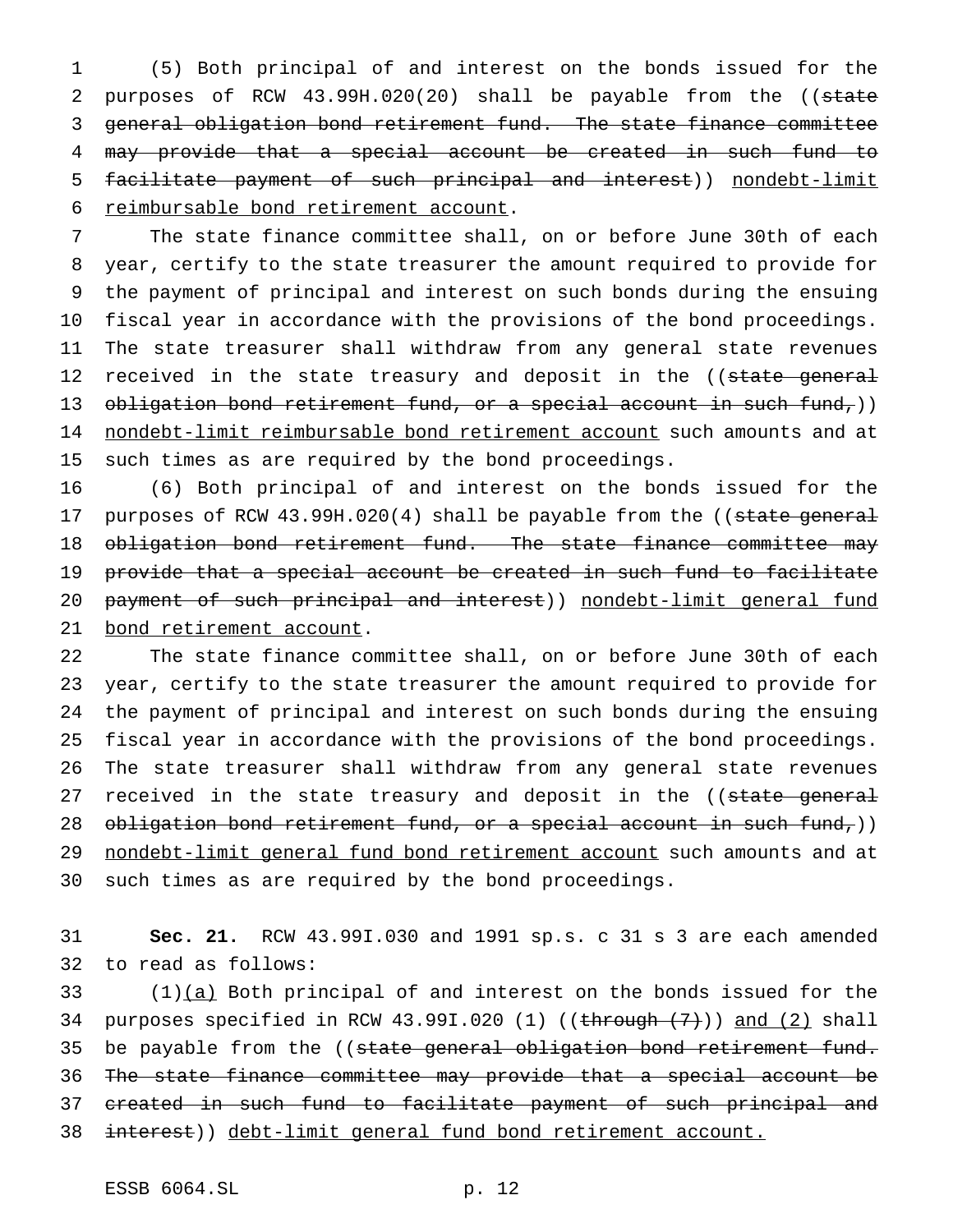(b) Both principal of and interest on the bonds issued for the purposes specified in RCW 43.99I.020(3) shall be payable from the nondebt-limit proprietary appropriated bond retirement account.

 (c) Both principal of and interest on the bonds issued for the purposes specified in RCW 43.99I.020(4) shall be payable from the nondebt-limit general fund bond retirement account.

 (d) Both principal of and interest on the bonds issued for the purposes specified in RCW 43.99I.020 (5) and (6) shall be payable from the nondebt-limit reimbursable bond retirement account.

 (e) Both principal of and interest on the bonds issued for the purposes specified in RCW 43.99I.020(7) shall be payable from the 12 nondebt-limit proprietary nonappropriated bond retirement account.

 (2) The state finance committee shall, on or before June 30th of each year, certify to the state treasurer the amount required to provide for the payment of principal and interest on such bonds during the ensuing fiscal year in accordance with the provisions of the bond proceedings. The state treasurer shall withdraw from any general state 18 revenues received in the state treasury and deposit in the ((state 19 general obligation bond retirement fund, or a special account in such  $fund<sub>r</sub>$ )) appropriate account as set forth under subsection (1) of this 21 section such amounts and at such times as are required by the bond proceedings.

 **Sec. 22.** RCW 43.99J.030 and 1993 sp.s. c 12 s 3 are each amended to read as follows:

 (1) $(a)$  The ((state general obligation bond retirement fund)) debt- limit general fund bond retirement account shall be used for the payment of the principal of and interest on the bonds authorized in RCW 43.99J.020(1).

29 (b) The nondebt-limit proprietary nonappropriated bond retirement 30 account shall be used for the payment of the principal of and interest on the bonds authorized in RCW 43.99J.020(2).

 (2) The state finance committee shall, on or before June 30th of each year, certify to the state treasurer the amount needed in the ensuing twelve months to meet the bond retirement and interest requirements. On the date on which any interest or principal and interest payment is due, the state treasurer shall withdraw from any general state revenues received in the state treasury and deposit in the ((general obligation bond retirement fund)) debt-limit general fund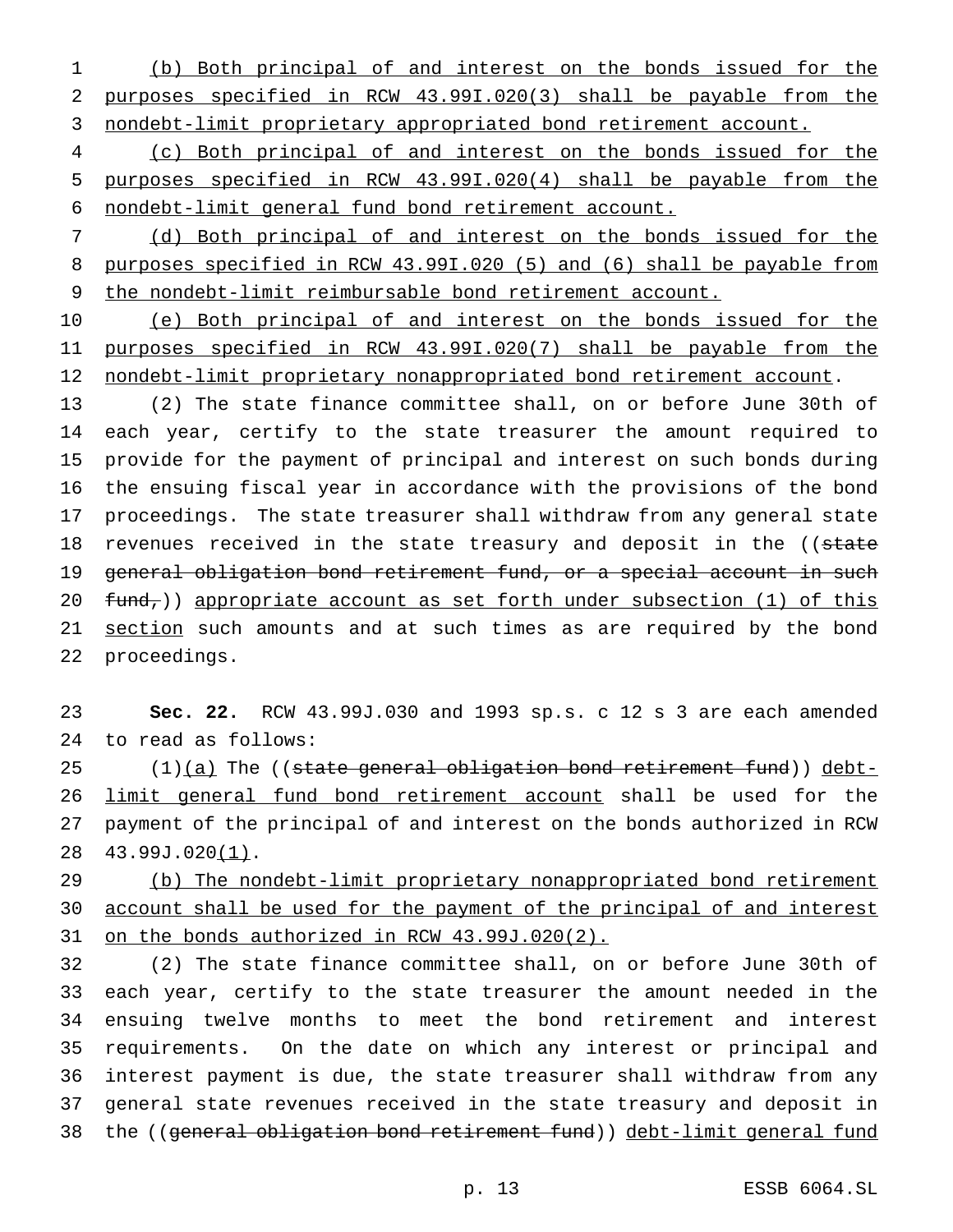bond retirement account or nondebt-limit proprietary nonappropriated bond retirement account, as necessary, an amount equal to the amount certified by the state finance committee to be due on the payment date. (3) Bonds issued under RCW 43.99J.010 shall state that they are a general obligation of the state of Washington, shall pledge the full faith and credit of the state to the payment of the principal thereof and the interest thereon, and shall contain an unconditional promise to pay the principal and interest as the same shall become due.

 (4) The owner and holder of each of the bonds or the trustee for the owner and holder of any of the bonds may by mandamus or other appropriate proceeding require the transfer and payment of funds as directed in this section.

 **Sec. 23.** RCW 43.99K.030 and 1995 2nd sp.s. c 17 s 3 are each amended to read as follows:

 $(1)(a)$  The ((state general obligation bond retirement fund)) debt- limit general fund bond retirement account shall be used for the payment of the principal of and interest on the bonds authorized in RCW 18 43.99K.020(1), (2), and (3)(( $\frac{+}{+}(4)$ , and  $(5)$ )).

 (b) The debt-limit reimbursable bond retirement account shall be 20 used for the payment of the principal of and interest on the bonds authorized in RCW 43.99K.020(4).

 (c) The nondebt-limit reimbursable bond retirement account shall be 23 used for the payment of the principal of and interest on the bonds authorized in RCW 43.99K.020(5).

 (2) The state finance committee shall, on or before June 30th of each year, certify to the state treasurer the amount needed in the ensuing twelve months to meet the bond retirement and interest requirements. Not less than thirty days prior to the date on which any interest or principal and interest payment is due, the state treasurer shall withdraw from any general state revenues received in the state 31 treasury and deposit in the ((general obligation bond retirement fund)) debt-limit general fund bond retirement account, debt-limit reimbursable bond retirement account, nondebt-limit reimbursable bond 34 retirement account, as necessary, an amount equal to the amount certified by the state finance committee to be due on the payment date. (3) On each date on which any interest or principal and interest payment is due on bonds issued for the purposes of RCW 43.99K.020(4), the state treasurer shall transfer from the public safety and education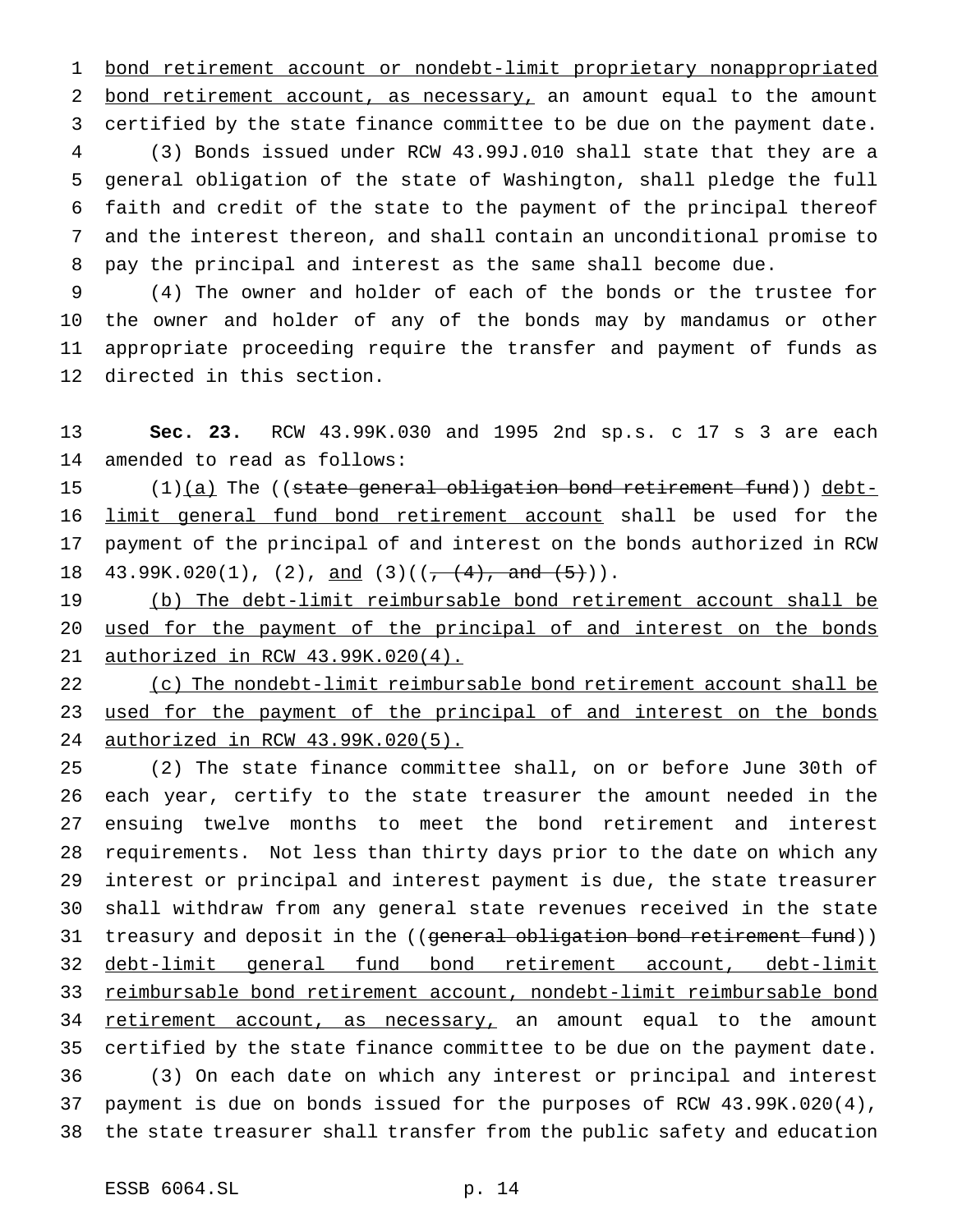account to the general fund of the state treasury the amount computed in subsection (2) of this section for the bonds issued for the purposes of RCW 43.99K.020(4).

 (4) On each date on which any interest or principal and interest payment is due on bonds issued for the purposes of RCW 43.99K.020(5), the board of regents of the University of Washington shall cause to be paid out of University of Washington nonappropriated local funds to the state treasurer for deposit into the general fund of the state treasury the amount computed in subsection (2) of this section for bonds issued for the purposes of RCW 43.99K.020(5).

 (5) Bonds issued under this section and RCW 43.99K.010 and 43.99K.020 shall state that they are a general obligation of the state of Washington, shall pledge the full faith and credit of the state to the payment of the principal thereof and the interest thereon, and shall contain an unconditional promise to pay the principal and interest as the same shall become due.

 (6) The owner and holder of each of the bonds or the trustee for the owner and holder of any of the bonds may by mandamus or other appropriate proceeding require the transfer and payment of funds as directed in this section.

 **Sec. 24.** RCW 47.26.506 and 1993 c 440 s 7 are each amended to read as follows:

 At least one year prior to the date any interest is due and payable on such bonds or before the maturity date of any such bonds, the state finance committee shall estimate, subject to the provisions of RCW 47.26.505 the percentage of the receipts in money of the motor vehicle fund, resulting from collection of excise taxes on motor vehicle and special fuels, for each month of the year which shall be required to meet interest or bond payments under RCW 47.26.500 through 47.26.507 when due, and shall notify the state treasurer of such estimated requirement. The state treasurer, subject to RCW 47.26.505, shall thereafter from time to time each month as such funds are paid into the motor vehicle fund, transfer such percentage of the monthly receipts from excise taxes on motor vehicle and special fuels of the motor 35 vehicle fund to the ((highway bond retirement fund)) transportation 36 improvement board bond retirement account, maintained in the office of 37 the state treasurer, which ((fund)) account shall be available for 38 payment of principal and interest or bonds when due. If in any month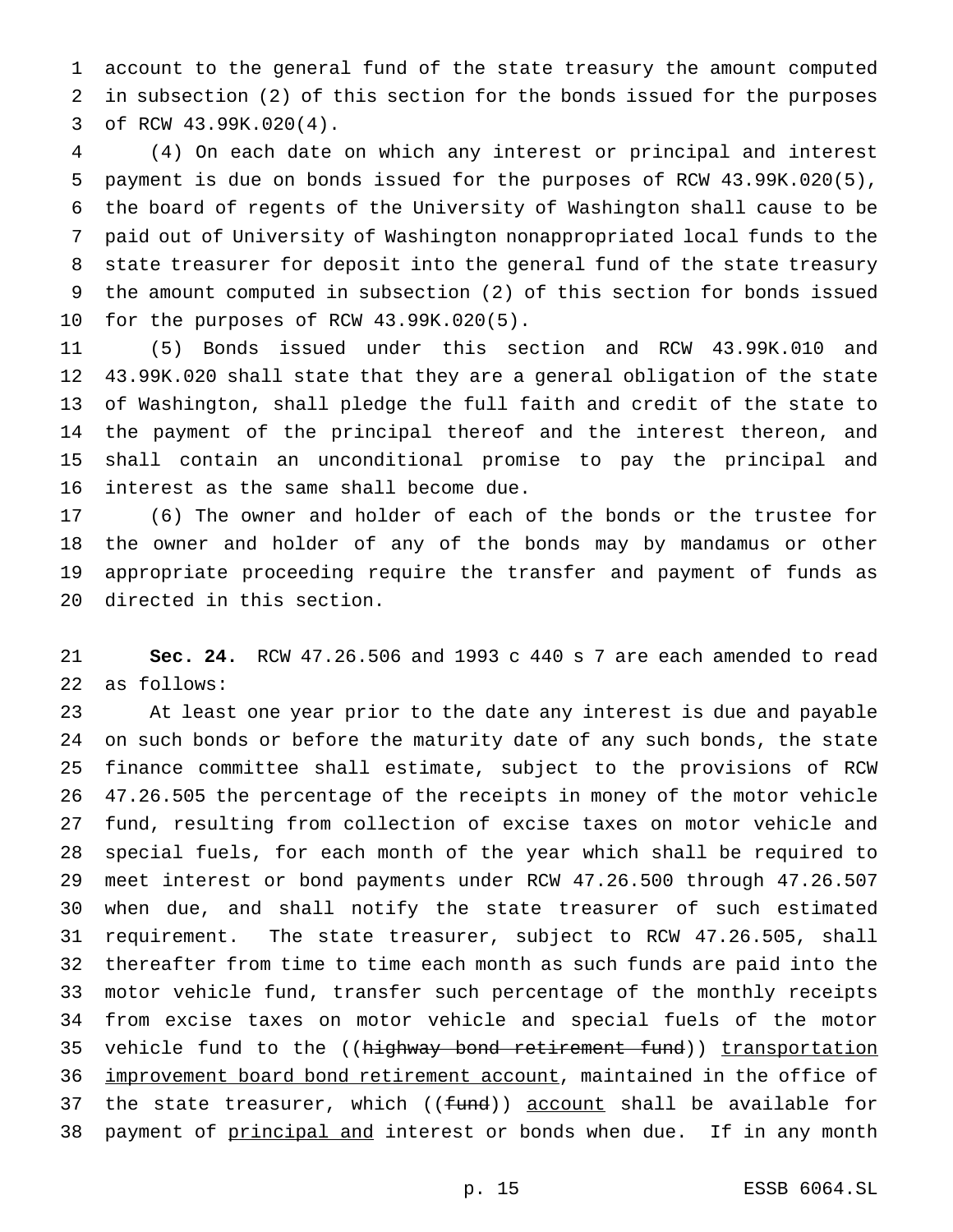it shall appear that the estimated percentage of money so made is insufficient to meet the requirements for interest or bond retirement, the treasurer shall notify the state finance committee forthwith and such committee shall adjust its estimates so that all requirements for interest and principal of all bonds issued shall be fully met at all times.

 **Sec. 25.** RCW 67.40.060 and 1987 1st ex.s. c 8 s 5 are each amended to read as follows:

9 The ((state general obligation bond retirement fund)) nondebt-limit 10 proprietary appropriated bond retirement account shall be used for the payment of the principal of and interest on the bonds authorized in RCW 67.40.030.

 The state finance committee shall, on or before June 30th of each year, certify to the state treasurer the amount needed in the ensuing twelve months to meet the bond retirement and interest requirements. Not less than thirty days prior to the date on which any interest or principal and interest payment is due, the state treasurer shall withdraw from any general state revenues received in the state treasury 19 and deposit in the ((state general obligation bond retirement fund)) nondebt-limit proprietary appropriated bond retirement account an amount equal to the amount certified by the state finance committee to be due on that payment date. On each date on which any interest or principal and interest is due, the state treasurer shall cause an identical amount to be paid out of the state convention and trade center account, or state convention and trade center operations account, from the proceeds of the special excise tax imposed under RCW 67.40.090, operating revenues of the state convention and trade center, and bond proceeds and earnings on the investment of bond proceeds, for deposit in the general fund of the state treasury. Any deficiency in such transfer shall be made up as soon as special excise taxes are available for transfer and shall constitute a continuing obligation of the state convention and trade center account until all deficiencies are fully paid.

 Bonds issued under RCW 67.40.030 shall state that they are a general obligation of the state of Washington, shall pledge the full faith and credit of the state to the payment of the principal thereof and the interest thereon, and shall contain an unconditional promise to pay the principal and interest as the same shall become due.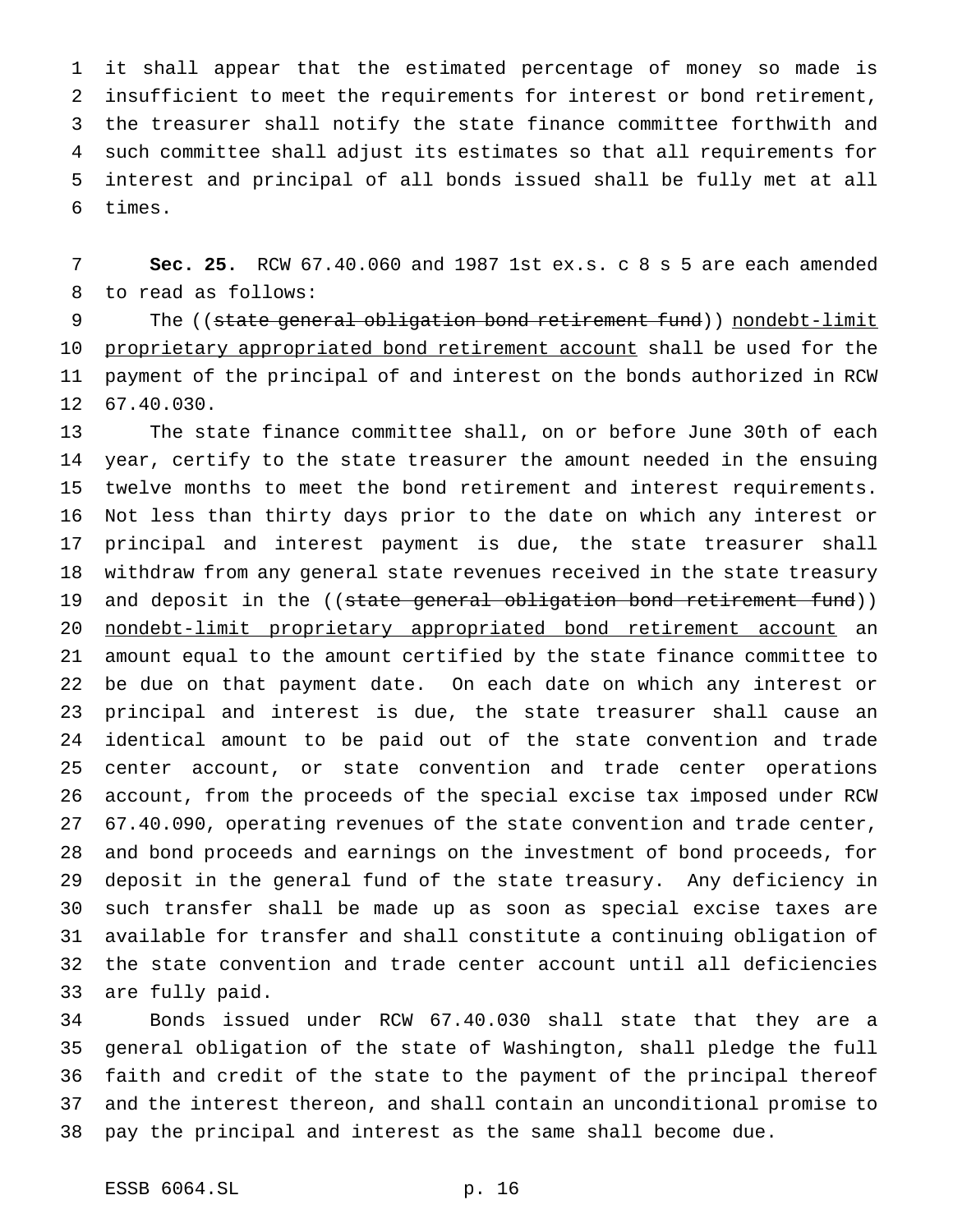The owner and holder of each of the bonds or the trustee for the owner and holder of any of the bonds may by mandamus or other appropriate proceeding require the transfer and payment of funds as directed in this section.

 **Sec. 26.** RCW 70.48.310 and 1979 ex.s. c 232 s 7 are each amended to read as follows:

 The jail renovation bond retirement fund is hereby created in the state treasury. This fund shall be used for the payment of interest on and retirement of the bonds and notes authorized by this chapter. The state finance committee shall, on or before June 30th of each year, certify to the state treasurer the amount required in the next succeeding twelve months for the payment of the principal of and the interest coming due on the bonds. Not less than thirty days prior to the date on which any interest or principal and interest payment is due, the state treasurer shall withdraw from any general state revenues received in the state treasury and deposit in the jail renovation bond retirement fund an amount equal to the amount certified by the state finance committee to be due on the payment date. The owner and holder of each of the bonds or the trustee for any of the bonds may by mandamus or other appropriate proceeding require the transfer and payment of funds as directed in this section.

22 ((If a state general obligation bond retirement fund is created in 23 the state treasury by chapter 230, Laws of 1979 ex. sess., and becomes 24 effective by statute prior to the issuance of any of the bonds 25 authorized by this chapter, the retirement fund shall be used for 26 purposes of this chapter in lieu of the jail renovation bond retirement fund, and the jail renovation bond retirement fund shall cease to 28 e<del>xist.</del>))

29 If a debt-limit general fund bond retirement account is created in 30 the state treasury by chapter . . ., Laws of 1997 (this act) and 31 becomes effective prior to the issuance of any of the bonds authorized 32 by this chapter, the debt-limit general fund bond retirement account 33 shall be used for the purposes of this chapter in lieu of the jail 34 renovation bond retirement fund.

 **Sec. 27.** RCW 70.48A.070 and 1981 c 131 s 7 are each amended to read as follows: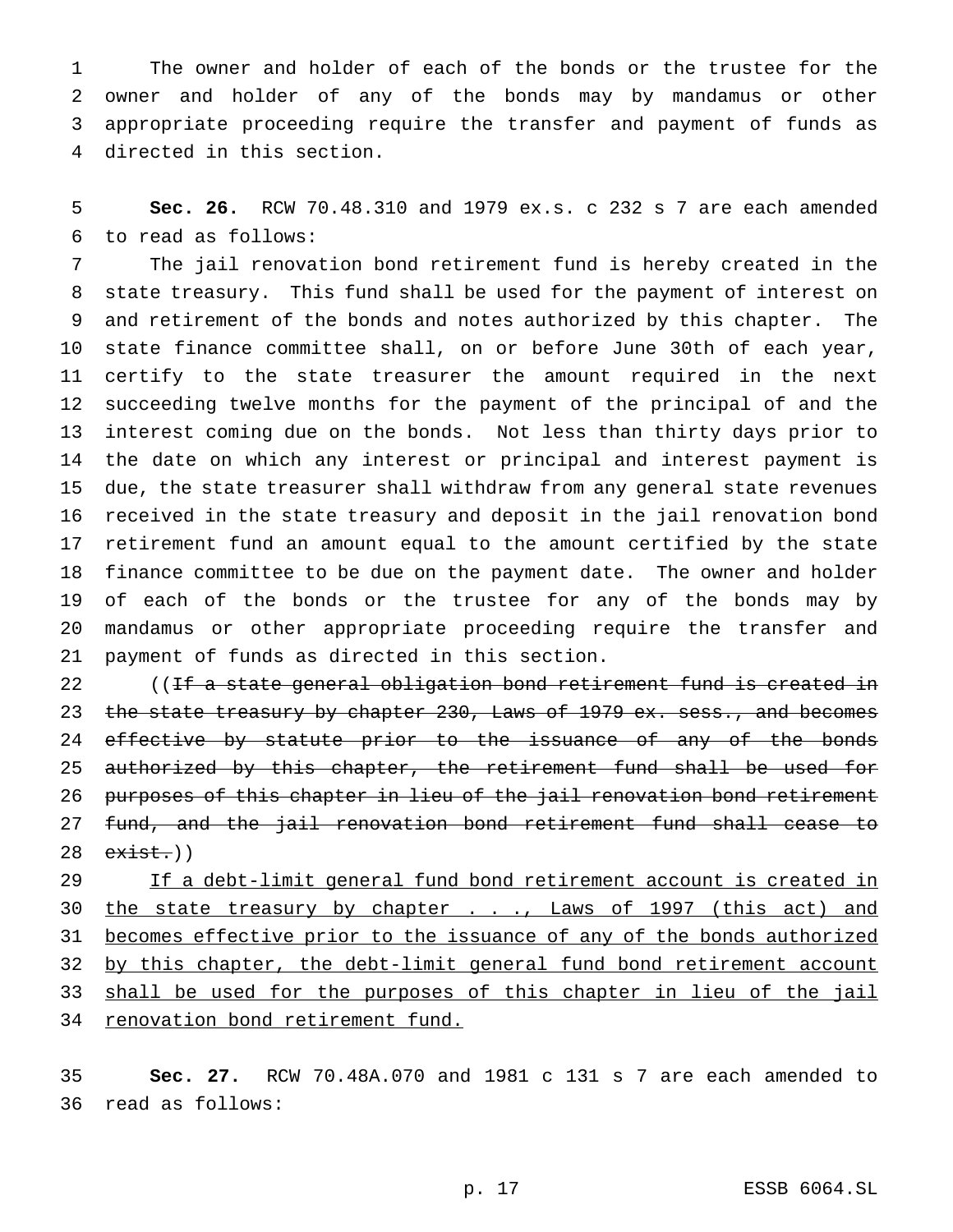The ((state general obligation bond retirement fund)) debt-limit 2 general fund bond retirement account shall be used for the payment of 3 principal and interest on and retirement of the bonds authorized by RCW 70.48A.010 through 70.48A.080.

 The state finance committee shall, on or before June 30th of each year, certify to the state treasurer the amount required in the next succeeding twelve months for the payment of the principal of and the interest coming due on the bonds. Not less than thirty days prior to the date on which any interest or principal and interest payment is due, the state treasurer shall withdraw from any general state revenues 11 received in the state treasury and deposit in the ((general obligation 12 bond retirement fund)) debt-limit general fund bond retirement account an amount equal to the amount certified by the state finance committee to be due on the payment date.

 The owner and holder of each of the bonds or the trustee for any of the bonds may by mandamus or other appropriate proceeding require the transfer and payment of funds as directed in this section.

 **Sec. 28.** RCW 79.24.658 and 1969 ex.s. c 272 s 5 are each amended to read as follows:

20 For the purpose of paying the principal and interest of ((said))  $the$  bonds as the ((same shall)) bonds become due, or as ((said))  $the$  bonds become callable at the option of the capitol committee, there is created a fund to be denominated the "state building and parking bond 24 redemption fund". While any of ((said)) the bonds remain outstanding and unpaid, it shall be the duty of the capitol committee on or before June 30th of each year to determine the amount that will be required for the redemption of bonds and the payment of interest during the next 28 fiscal year, and certify ((said)) the amount to the state treasurer in writing. The state treasurer shall forthwith and thereafter during that fiscal year and at least fifteen days prior to each interest and principal payment date deposit into the state building and parking bond redemption fund all receipts from any parking facilities and to the extent necessary from receipts from leases and contracts of sale heretofore or hereafter made of lands, timber, and other products from the surface or beneath the surface of the lands granted to the state by the United States pursuant to the act of congress until the amount certified to the treasurer by the capitol committee has accrued to the state building and parking bond redemption fund. Nothing in RCW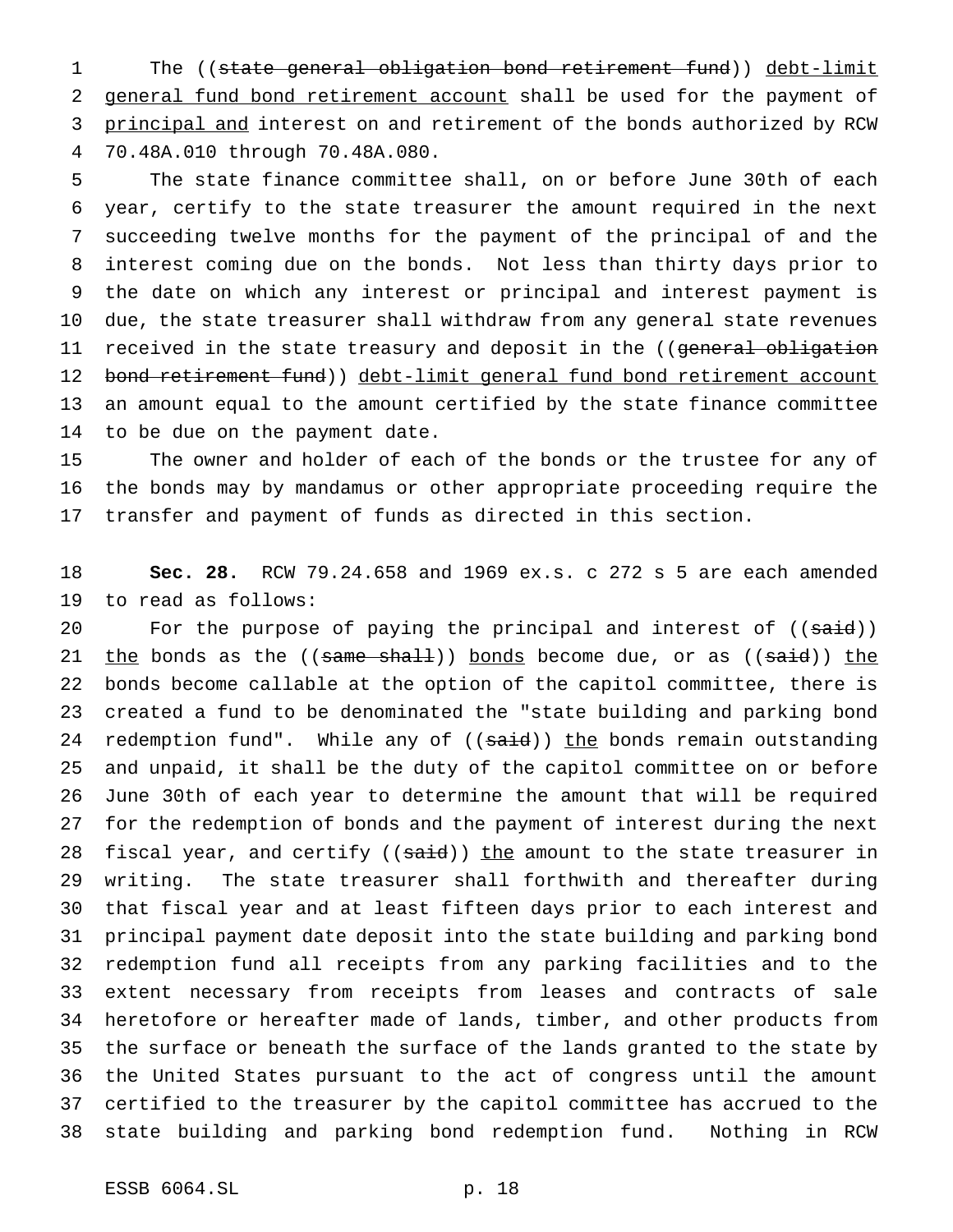79.24.650 through 79.24.668 shall prohibit the use of such receipts from leases and contracts of sale for any other lawfully authorized purpose when not required for the redemption and payment of interest and meeting the covenant requirements of the bonds authorized herein. In addition to certifying and providing for the annual amounts 6 required to pay the principal and interest of  $((\text{said}))$  the bonds, the capitol committee may, under such terms and conditions and at such times and in such amounts as may be found necessary to insure the sale 9 of ((said)) the bonds, provide for additional payments into the state building and parking bond redemption fund to be held as a reserve to secure the payment of the principal and interest of such bonds.

12 The owner and holder of any of ((said)) the bonds or the trustee 13 for any of  $((\text{said}))$  the bonds may by mandamus or other appropriate proceeding require and compel the deposit and payment of funds as directed herein.

 The proceeds from the sale of the bonds hereby authorized shall be paid into the general fund--state building construction account.

 If a nondebt-limit revenue bond retirement account is created in 19 the state treasury by chapter . . ., Laws of 1997 (this act) and becomes effective prior to the issuance of any of the bonds authorized 21 by this chapter, the nondebt-limit revenue bond retirement account 22 shall be used for the purposes of this chapter in lieu of the state 23 building and parking bond redemption fund.

 **Sec. 29.** RCW 43.83.160 and 1979 ex.s. c 230 s 6 are each amended to read as follows:

 The state general obligation bond retirement fund is hereby created in the state treasury. This fund shall be used for the payment of principal of, redemption premium, if any, and interest on general obligation bonds of the state that are required to be paid either directly or indirectly from any general state revenues and that are issued pursuant to statutory authority which statute designates the general obligation bond retirement fund for this purpose. This fund shall be deemed a trust fund for this purpose.

 If bond retirement accounts are created in the state treasury by 35 chapter . . ., Laws of 1997 (this act) and become effective prior to 36 the issuance of any of the bonds that would otherwise be subject to payment from the state general obligation bond retirement fund under 38 this section, the bond retirement accounts designated by the statutes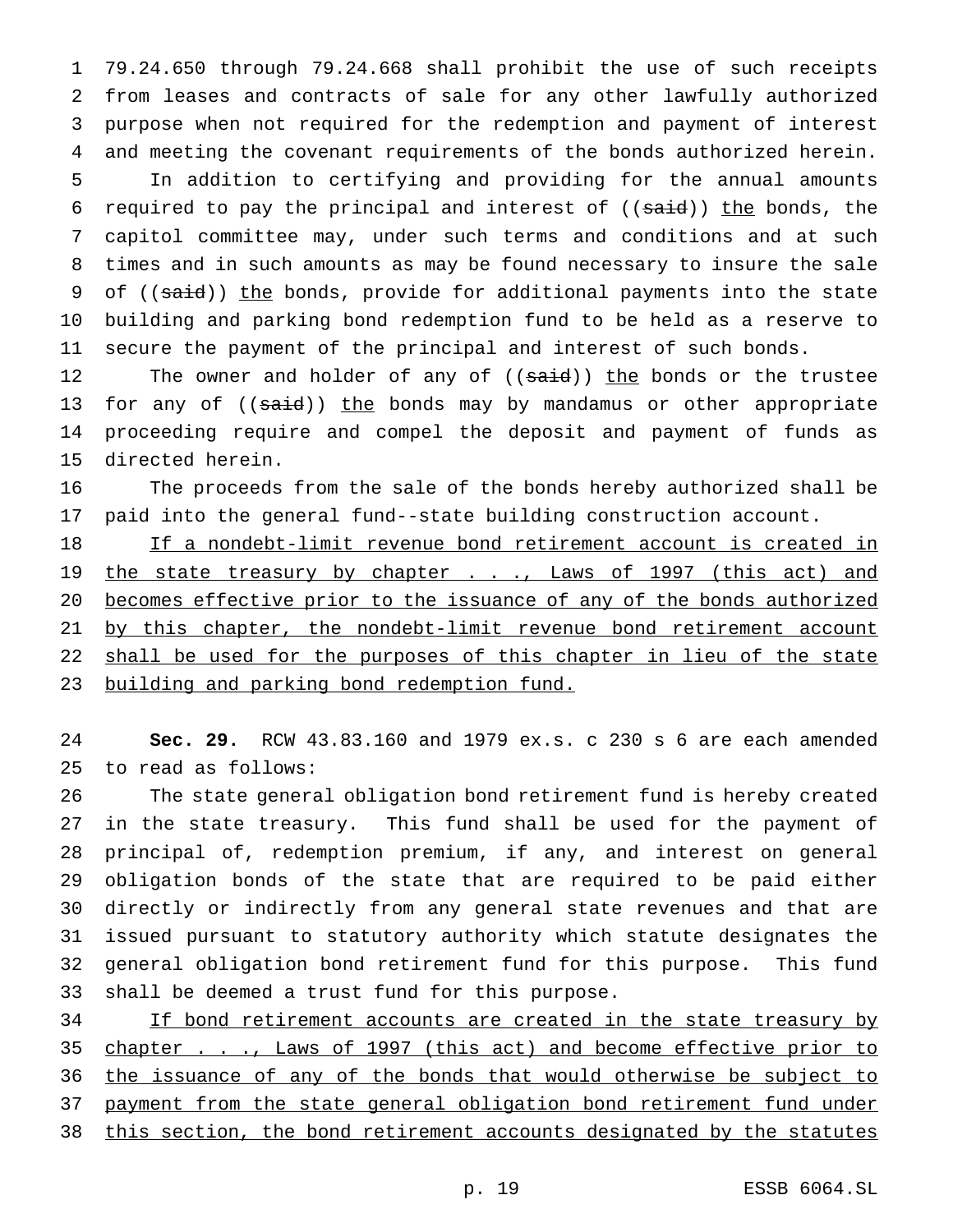authorizing the bond issuance shall be used for the purposes of this

chapter in lieu of the state general obligation bond retirement fund.

 NEW SECTION. **Sec. 30.** The debt-limit general fund bond retirement account is created in the state treasury. This account shall be exclusively devoted to the payment of principal and interest on and retirement of the bonds authorized by the legislature.

 NEW SECTION. **Sec. 31.** The debt-limit reimbursable bond retirement account is created in the state treasury. This account shall be exclusively devoted to the payment of principal and interest on and retirement of the bonds authorized by the legislature.

 NEW SECTION. **Sec. 32.** The nondebt-limit general fund bond retirement account is created in the state treasury. This account shall be exclusively devoted to the payment of principal and interest on and retirement of the bonds authorized by the legislature.

 NEW SECTION. **Sec. 33.** The nondebt-limit reimbursable bond retirement account is created in the state treasury. This account shall be exclusively devoted to the payment of principal and interest on and retirement of the bonds authorized by the legislature.

 NEW SECTION. **Sec. 34.** The nondebt-limit proprietary appropriated bond retirement account is created in the state treasury. This account shall be exclusively devoted to the payment of principal and interest on and retirement of the bonds authorized by the legislature.

 NEW SECTION. **Sec. 35.** The nondebt-limit proprietary nonappropriated bond retirement account is created in the state treasury. This account shall be exclusively devoted to the payment of principal and interest on and retirement of the bonds authorized by the legislature.

 NEW SECTION. **Sec. 36.** The nondebt-limit revenue bond retirement account is created in the state treasury. This account shall be exclusively devoted to the payment of principal and interest on and retirement of the bonds authorized by the legislature.

# ESSB 6064.SL p. 20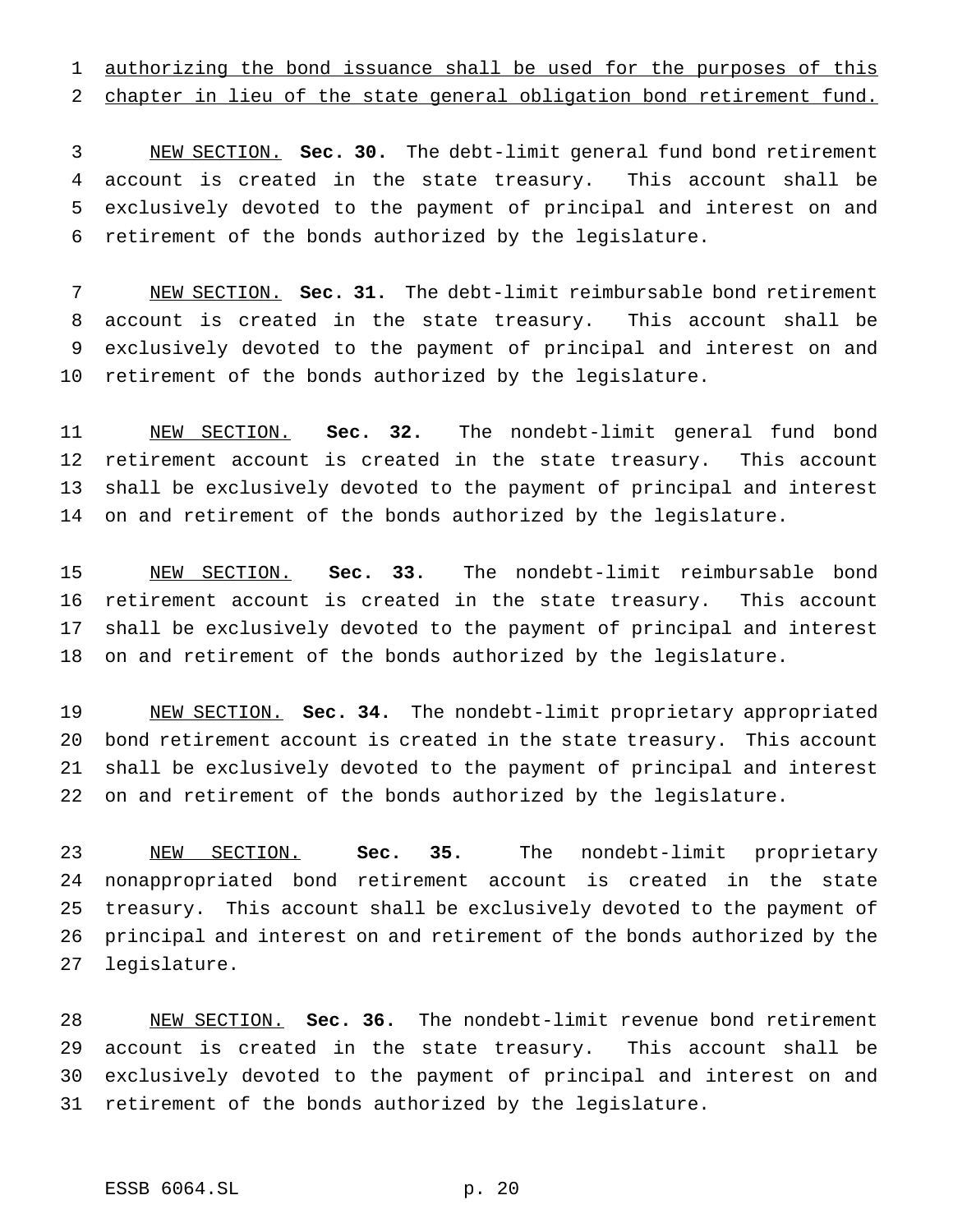NEW SECTION. **Sec. 37.** The transportation improvement board bond retirement account is created in the state treasury. This account shall be exclusively devoted to the payment of principal and interest on and retirement of the bonds authorized by the legislature.

## **PART III--AMENDMENTS TO EXISTING BOND AUTHORIZATIONS**

 **Sec. 38.** RCW 43.99I.020 and 1992 c 235 s 2 are each amended to read as follows:

 Bonds issued under RCW 43.99I.010 are subject to the following conditions and limitations:

 General obligation bonds of the state of Washington in the sum of 11 one billion two hundred ((eighty-four)) seventy-one million sixty-five 12 thousand dollars, or so much thereof as may be required, shall be issued for the purposes described and authorized by the legislature in the capital and operating appropriations acts for the 1991-93 fiscal biennium and subsequent fiscal biennia, and to provide for the administrative cost of such projects, including costs of bond issuance and retirement, salaries and related costs of officials and employees of the state, costs of insurance or credit enhancement agreements, and other expenses incidental to the administration of capital projects. Subject to such changes as may be required in the appropriations acts, the proceeds from the sale of the bonds issued for the purposes of this subsection shall be deposited in the state building construction account created by RCW 43.83.020 and transferred as follows:

 (1) Eight hundred thirty-five thousand dollars to the state higher education construction account created by RCW 28B.10.851;

 (2) Eight hundred seventy-one million dollars to the state building construction account created by RCW 43.83.020;

28 (3) ((Fifteen million dollars to the energy efficiency construction 29 account created by RCW 39.35C.100;

 $(4)$  Three)) Two million (( $f$ ifty)) eight hundred thousand dollars to the energy efficiency services account created by RCW 39.35C.110;

32  $((+5))$   $(4)$  Two hundred fifty-five million five hundred thousand dollars to the common school reimbursable construction account hereby created in the state treasury;

35  $((+6))$  (5) Ninety-eight million six hundred forty-eight thousand dollars to the higher education reimbursable construction account 37 hereby created in the state treasury;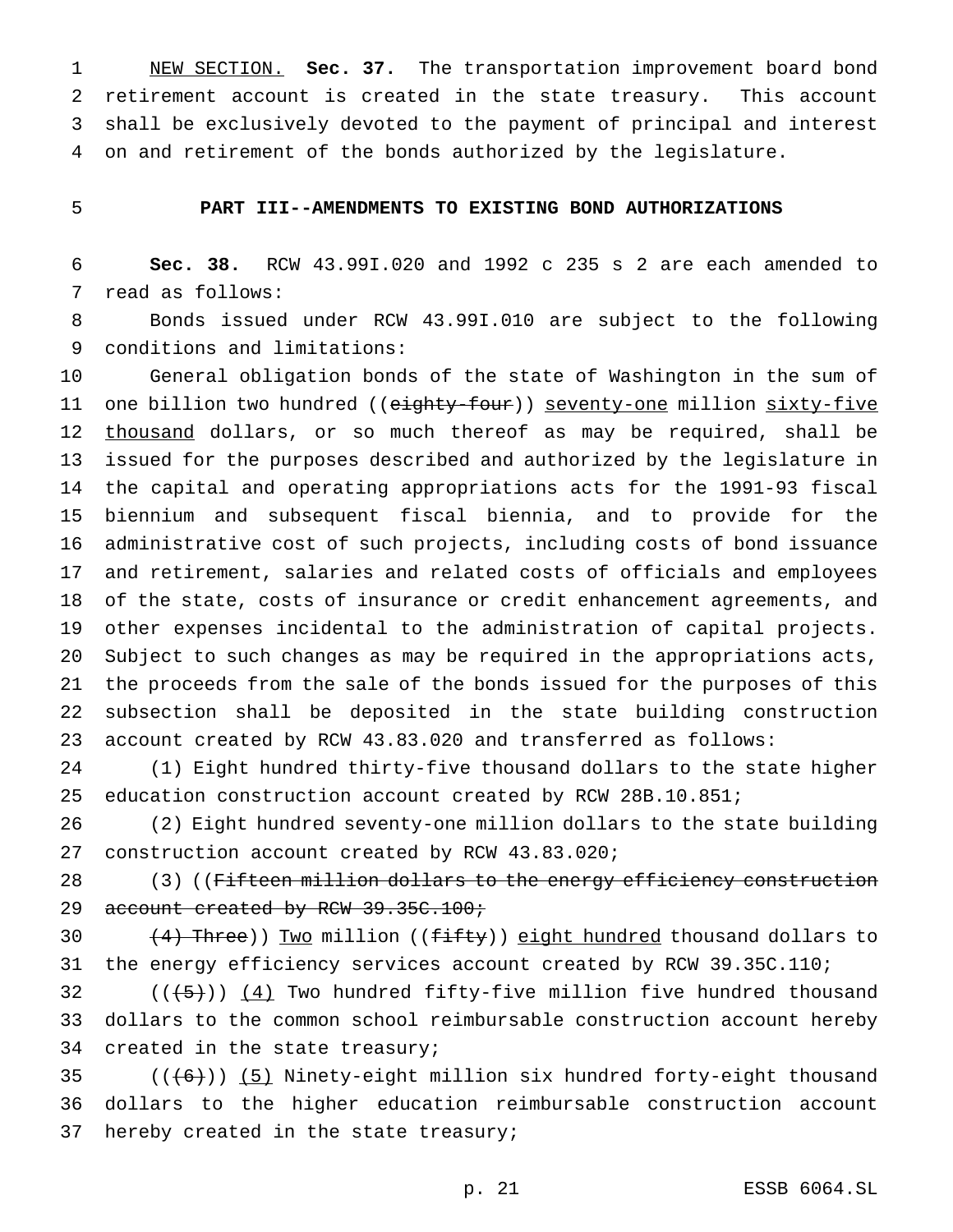1  $((+7))$  (6) Three million two hundred eighty-four thousand dollars to the data processing building construction account created in RCW 43.99I.100; and

 (( $\left(\frac{48}{1}\right)$ ) (7) Nine hundred thousand dollars to the Washington state dairy products commission facility account created in RCW 43.99I.110. These proceeds shall be used exclusively for the purposes specified in this subsection, and for the payment of expenses incurred in the issuance and sale of the bonds issued for the purposes of this section, and shall be administered by the office of financial management, subject to legislative appropriation.

 **Sec. 39.** RCW 43.99I.040 and 1992 c 235 s 3 are each amended to read as follows:

13 (1) ((On each date on which any interest or principal and interest payment is due on bonds issued for the purposes of RCW 43.99I.020 (3) 15 and (4), the state treasurer shall transfer from the energy efficiency construction account created in RCW 39.35C.100 to the general fund of 17 the state treasury the amount computed in RCW 43.991.030 for the bonds 18 issued for the purposes of RCW 43.991.020 (3) and (4).

 $(2)$ )) On each date on which any interest or principal and interest payment is due on bonds issued for the purposes of RCW  $43.991.020((+5))$   $(4)$ , the state treasurer shall transfer from property taxes in the state general fund levied for this support of the common schools under RCW 84.52.065 to the general fund of the state treasury for unrestricted use the amount computed in RCW 43.99I.030 for the 25 bonds issued for the purposes of RCW  $43.991.020((\overline{5})) (4)$ .

 $((+3))$   $(2)$  On each date on which any interest or principal and interest payment is due on bonds issued for the purposes of RCW 28 43.99I.020( $(\frac{6}{1})$ )  $\frac{5}{1}$ , the state treasurer shall transfer from higher education operating fees deposited in the general fund to the general fund of the state treasury for unrestricted use, or if chapter 231, Laws of 1992 (Senate Bill No. 6285) becomes law and changes the disposition of higher education operating fees from the general fund to another account, the state treasurer shall transfer the proportional share from the University of Washington operating fees account, the Washington State University operating fees account, and the Central Washington University operating fees account the amount computed in RCW 43.99I.030 for the bonds issued for the purposes of RCW  $43.991.020((\leftarrow{7}))(6)$ .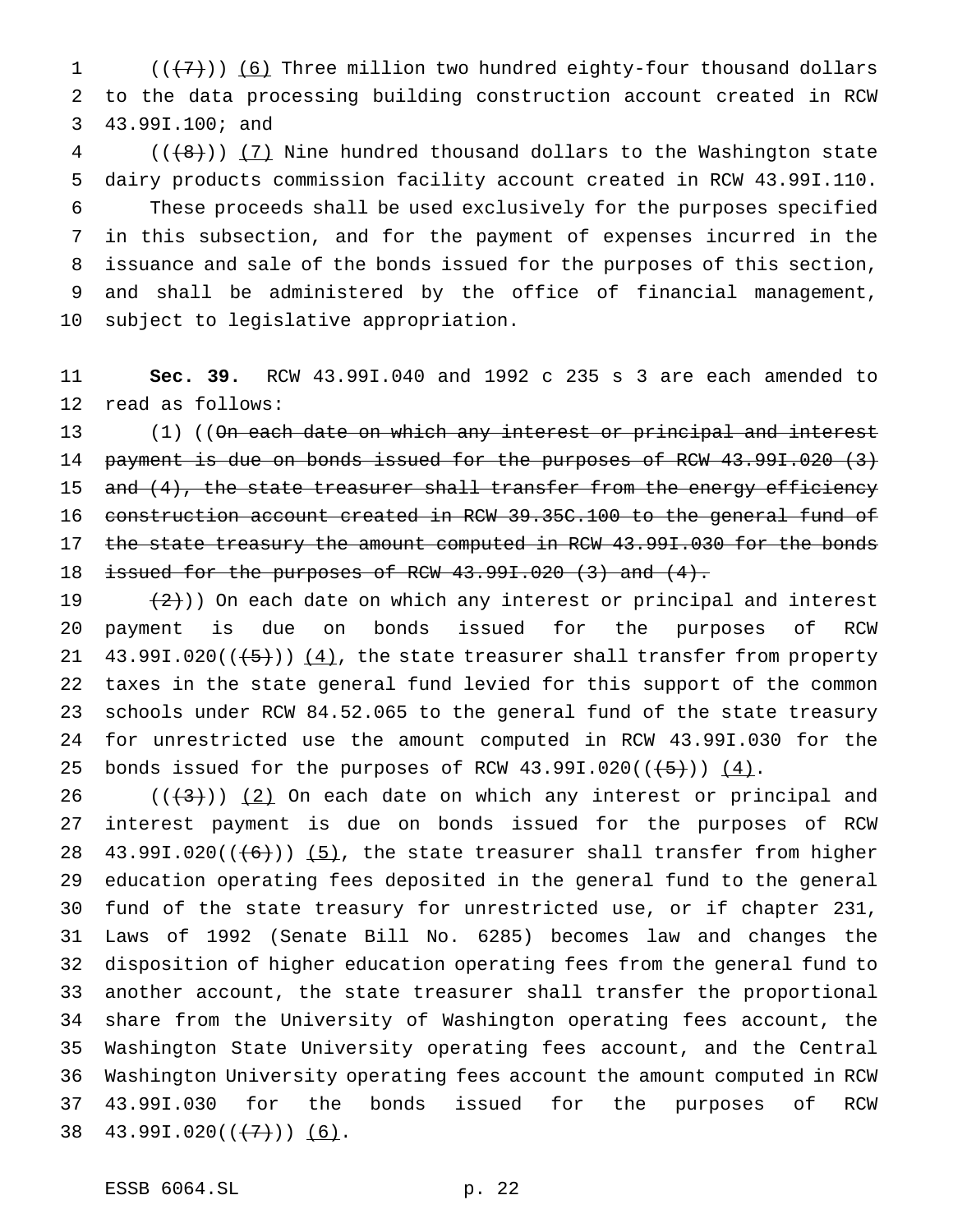$1$   $((+4))$   $(3)$  On each date on which any interest or principal and 2 interest payment is due on bonds issued for the purposes of RCW 3 43.99I.020( $(\frac{7}{7})$ ) (6), the state treasurer shall transfer from the data 4 processing revolving ((account [fund])) fund created in RCW 43.105.080 5 to the general fund of the state treasury the amount computed in RCW 6 43.99I.030 for the bonds issued for the purposes of RCW 7 43.99I.020( $(\frac{7}{7})$ ) (6).

 $((\leftarrow, 5))$   $(4)$  On each date on which any interest or principal and interest payment is due on bonds issued for the purpose of RCW 10 43.99I.020( $(\frac{48}{})$ ) (7), the Washington state dairy products commission shall cause the amount computed in RCW 43.99I.030 for the bonds issued 12 for the purposes of RCW  $43.991.020((\leftarrow{8})) (7)$  to be paid out of the commission's general operating fund to the state treasurer for deposit into the general fund of the state treasury.

15 (5) The higher education operating fee accounts for the University 16 of Washington, Washington State University, and Central Washington 17 University established by chapter 231, Laws of 1992 and repealed by 18 chapter 18, Laws of 1993 1st sp. sess. are reestablished in the state 19 treasury for purposes of fulfilling debt service reimbursement 20 transfers to the general fund required by bond resolutions and 21 covenants for bonds issued for purposes of RCW 43.99I.020(5).

 (6) For bonds issued for purposes of RCW 43.99I.020(5), on each 23 date on which any interest or principal and interest payment is due, 24 the board of regents or board of trustees of the University of Washington, Washington State University, or Central Washington 26 University shall cause the amount as determined by the state treasurer to be paid out of the local operating fee account for deposit by the universities into the state treasury higher education operating fee 29 accounts. The state treasurer shall transfer the proportional share from the University of Washington operating fees account, the Washington State University operating fees account, and the Central Washington University operating fees account the amount computed in RCW 43.99I.030 for the bonds issued for the purposes of RCW 43.99I.020(6) 34 to reimburse the general fund.

35 **Sec. 40.** RCW 43.99I.090 and 1992 c 235 s 5 are each amended to 36 read as follows:

37 The bonds authorized by RCW  $43.991.020((\leftarrow{8})$ ) (7) shall be issued 38 only after the director of financial management has (a) certified that,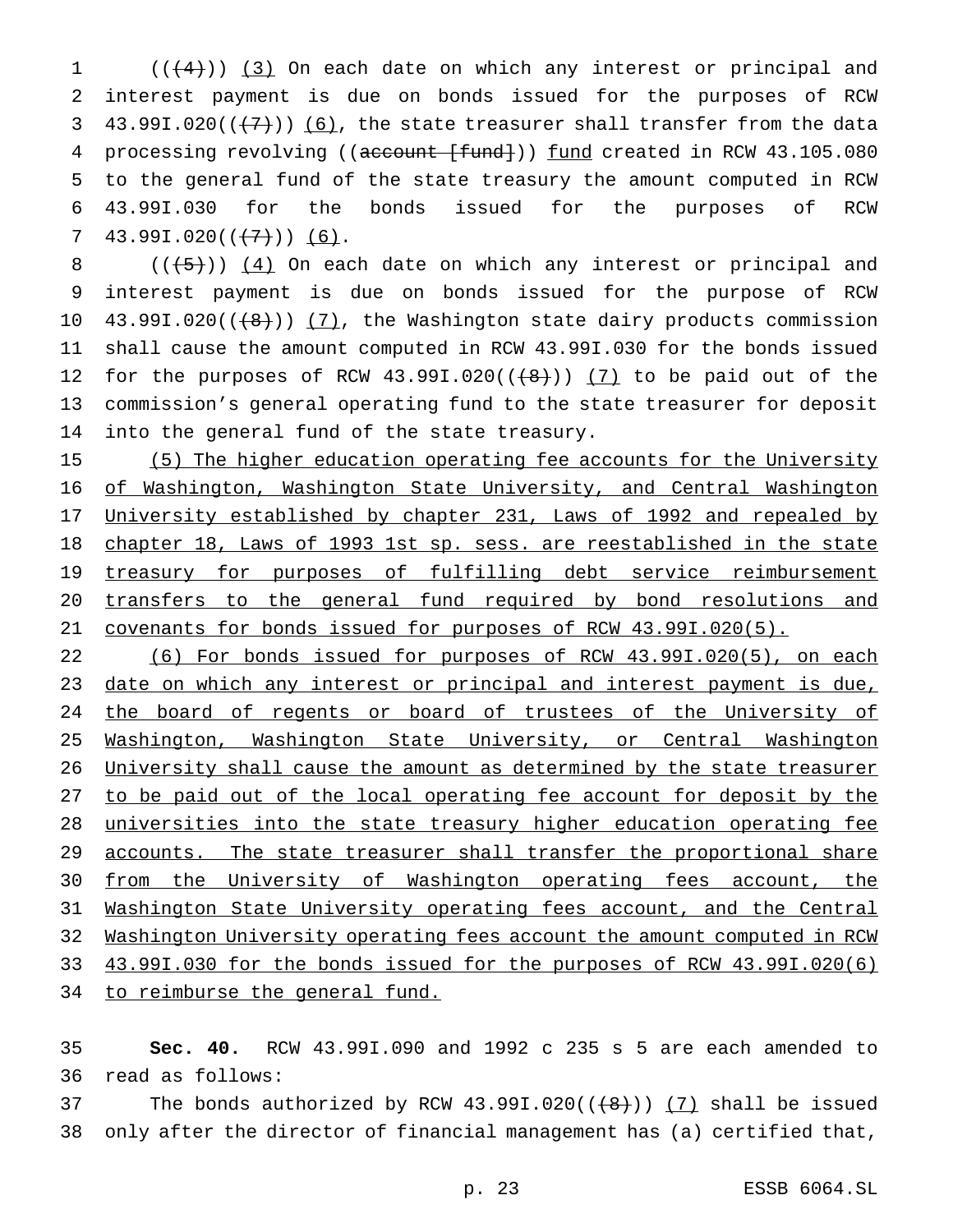based on the future income from assessments levied pursuant to chapter 15.44 RCW and other revenues collected by the Washington state dairy products commission, an adequate balance will be maintained in the commission's general operating fund to pay the interest or principal 5 and interest payments due under RCW  $43.991.040$  ( $(44)$ )) (3) for the life of the bonds; and (b) approved the facility to be acquired using the bond proceeds.

 **Sec. 41.** RCW 43.99K.010 and 1995 2nd sp.s. c 17 s 1 are each amended to read as follows:

 For the purpose of providing funds to finance the projects described and authorized by the legislature in the capital and 12 operating appropriations acts for the 1995-97 fiscal biennium only, and all costs incidental thereto, the state finance committee is authorized to issue general obligation bonds of the state of Washington in the sum 15 of ((eight hundred eleven million)) eight hundred sixty-seven million 16 one hundred sixty thousand dollars, or as much thereof as may be required, to finance these projects and all costs incidental thereto. Bonds authorized in this section may be sold at such price as the state finance committee shall determine. No bonds authorized in this section may be offered for sale without prior legislative appropriation of the net proceeds of the sale of the bonds.

 **Sec. 42.** RCW 43.99K.020 and 1995 2nd sp.s. c 17 s 2 are each amended to read as follows:

 The proceeds from the sale of the bonds authorized in RCW 43.99K.010 shall be deposited in the state building construction account created by RCW 43.83.020. The proceeds shall be transferred as follows:

28 (1) ((Seven hundred eighty million)) Seven hundred eighty-five 29 million four hundred thirty-eight thousand dollars to remain in the state building construction account created by RCW 43.83.020;

31 (2) ((Twenty million)) Twenty-two million five hundred thousand dollars to the outdoor recreation account created by RCW 43.99.060;

 (3) ((Eighteen million six)) Twenty-one million one hundred thousand dollars to the habitat conservation account created by RCW 43.98A.020;

 (4) Two million nine hundred twelve thousand dollars to the public 37 safety reimbursable bond account; and